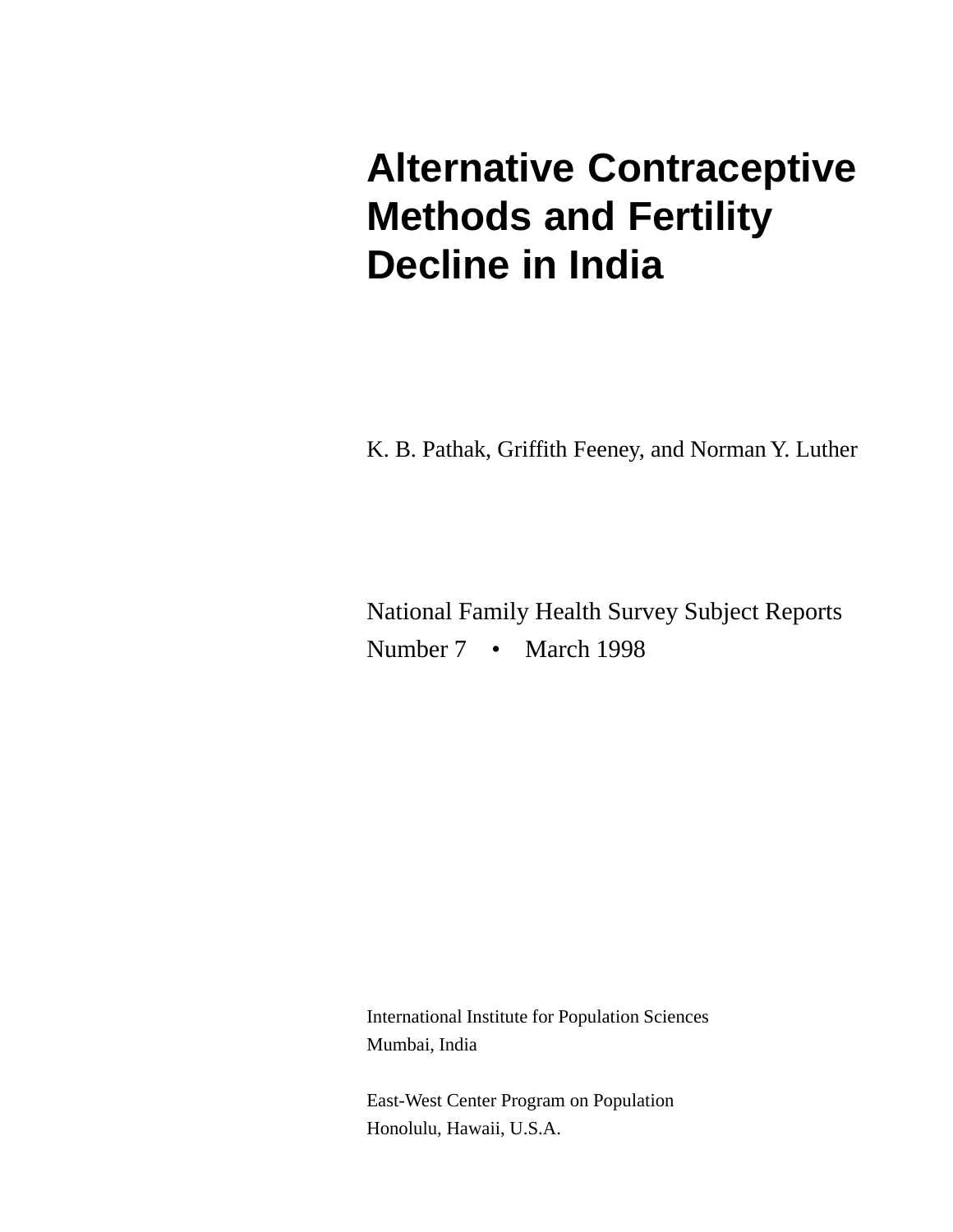India's National Family Health Survey (NFHS) was conducted in 1992–93 under the auspices of the Ministry of Health and Family Welfare. The survey provides national and state-level estimates of fertility, infant and child mortality, family planning practice, maternal and child health care, and the utilization of services available to mothers and children. The International Institute for Population Sciences, Mumbai, coordinated the project in cooperation with 18 population research centres throughout India, the East-West Center Program on Population in Honolulu, Hawaii, and Macro International in Calverton, Maryland. The United States Agency for International Development provided funding for the project.

ISSN 1026-4736

This publication may be reproduced for educational purposes.

*Correspondence addresses:* International Institute for Population Sciences Govandi Station Road, Deonar, Mumbai - 400 088, India Fax: 91-22-556-3257 • E-mail: ipps@axcess.net.in

East-West Center, Program on Population/Publications 1601 East-West Road, Honolulu, Hawaii 96848-1601, U.S.A. Fax: 1-808-944-7490 • E-mail: poppubs@ewc.hawaii.edu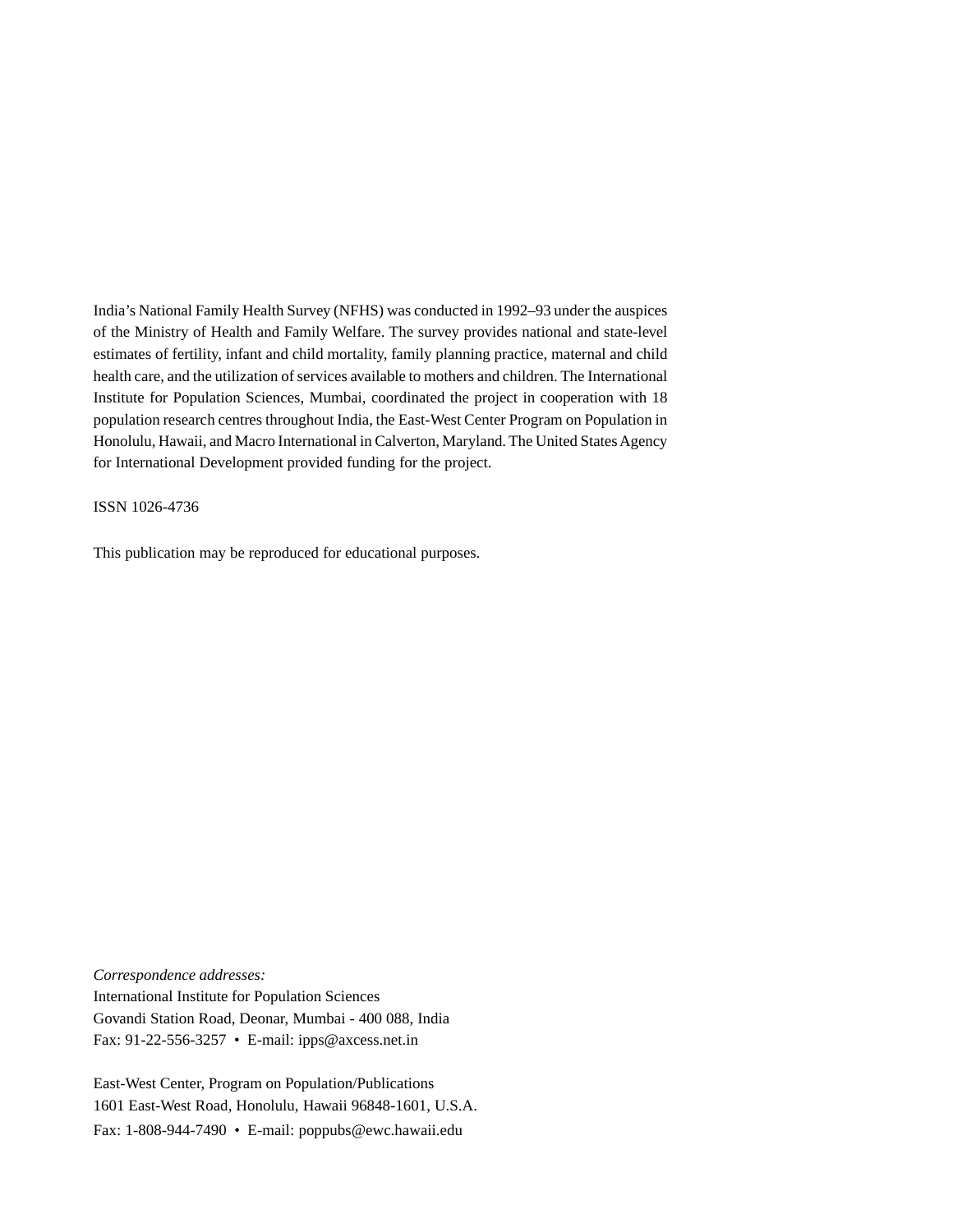# **Alternative Contraceptive Methods and Fertility Decline in India**

**Abstract.** Three-quarters of contraceptive users in India are sterilized, more than five times the level typical of developing countries. Because sterilization is irreversible, couples are unlikely to use this method unless they are certain they will not want more children in the future. Indian women who choose sterilization have already had an average of four children.

Non-users of contraception who say they do not want another child are identified as having an 'unmet need' for family planning. The 1992–93 National Family Health Survey (NFHS) identified one-fifth of currently married Indian women as having an unmet need, either for limiting or for spacing births. If all those with an unmet need became users, use in India would rise from 41 percent of married couples to 60 percent. This could lower total fertility rates to 2.3 children per woman, only slightly above the population-replacement level.

Temporary methods not only allow those women who want more children later to defer having them, but also are appropriate for those who are unsure whether they want more children and are therefore unlikely to choose sterilization. According to the NFHS, two-thirds of current users of temporary methods said they wanted no more children; that is, they were using temporary methods for limiting, not spacing, births. Among those not currently practising contraception but intending to do so in the future, 36 percent preferred to use a temporary method. Thus a considerable demand exists for temporary methods in India.

This report uses NFHS data to analyze the relative effects of sterilization and temporary methods on Indian fertility. The analysis includes comparisons between India and other developing countries, based on comparable data from the Demographic and Health Surveys (DHS), and between India and selected developed countries.

Taking into account changes over time in the behavior of Indian women of various reproductive age groups who have chosen sterilization in the past, the authors apply that behavior to women who have not yet chosen sterilization nor reached the end of their reproductive age span. The result suggests that sterilization will not be as effective in reducing fertility below the current level of 3.4 children per woman as it has been in reducing fertility from higher levels in the past.

The relationship between temporary methods, birth spacing, and fertility level is complex because temporary methods may be used for spacing or limiting births. The NFHS data suggest that most Indian births are spaced about 2.5 years apart. This average, which is consistent among women of diverse characteristics, is comparable to the average birth intervals in other developing countries and also similar to those in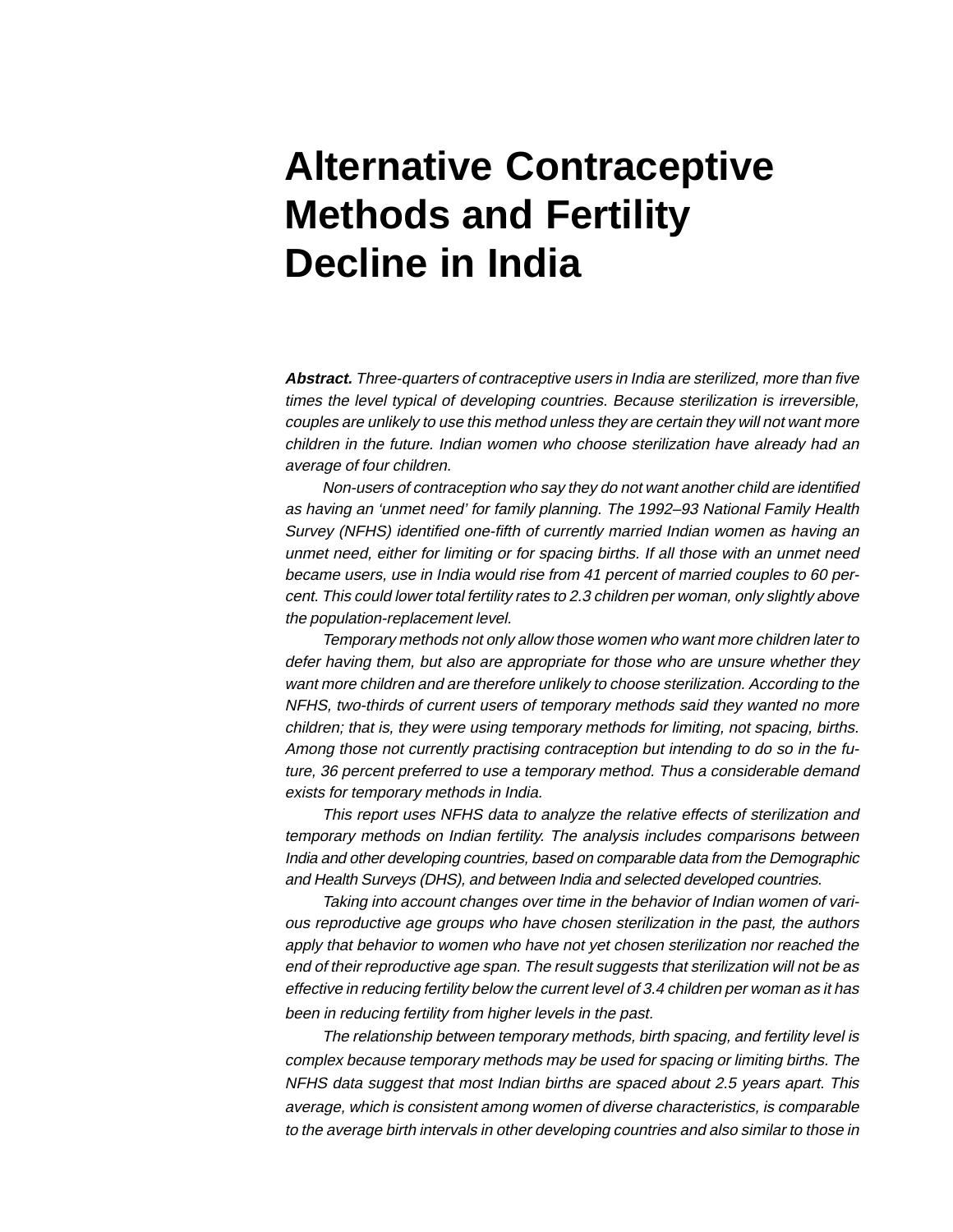13 developed countries. This broad similarity in median birth intervals among countries with very different levels of fertility and contraceptive use implies that most contraceptive use occurs in the interval following a woman's last birth—in other words, that women use temporary methods for limiting rather than for spacing births.

Higher levels of temporary-method use do not appear to lengthen average birth intervals, either in India or in other developing countries, unless more than 30 percent of women are using a modern temporary method. When the overall level of contraception is low, most use appears to be for limiting births, and little is for spacing. In any case, the NFHS and DHS data suggest that increasing the length of birth intervals has only a small effect on total fertility levels.

The results of the analysis indicate that no fertility decline can be expected as a result of lengthening birth intervals. However, the increased use of temporary methods by Indian women to stop childbearing may lower total fertility significantly. Continued heavy reliance on sterilization by the Indian family planning programme runs the risk of stalling India's fertility decline, whereas increased use of temporary methods holds promise for accelerating it.

## *K. B. Pathak, Griffith Feeney, and Norman Y. Luther*

*K. B. Pathak is Director of the International Institute for Population Sciences, Mumbai, India. Griffith Feeney and Norman Y. Luther are Senior Fellows at the East-West Center's Program on Population.*

*National Family Health Survey Subject Reports, Number 7 • March 1998*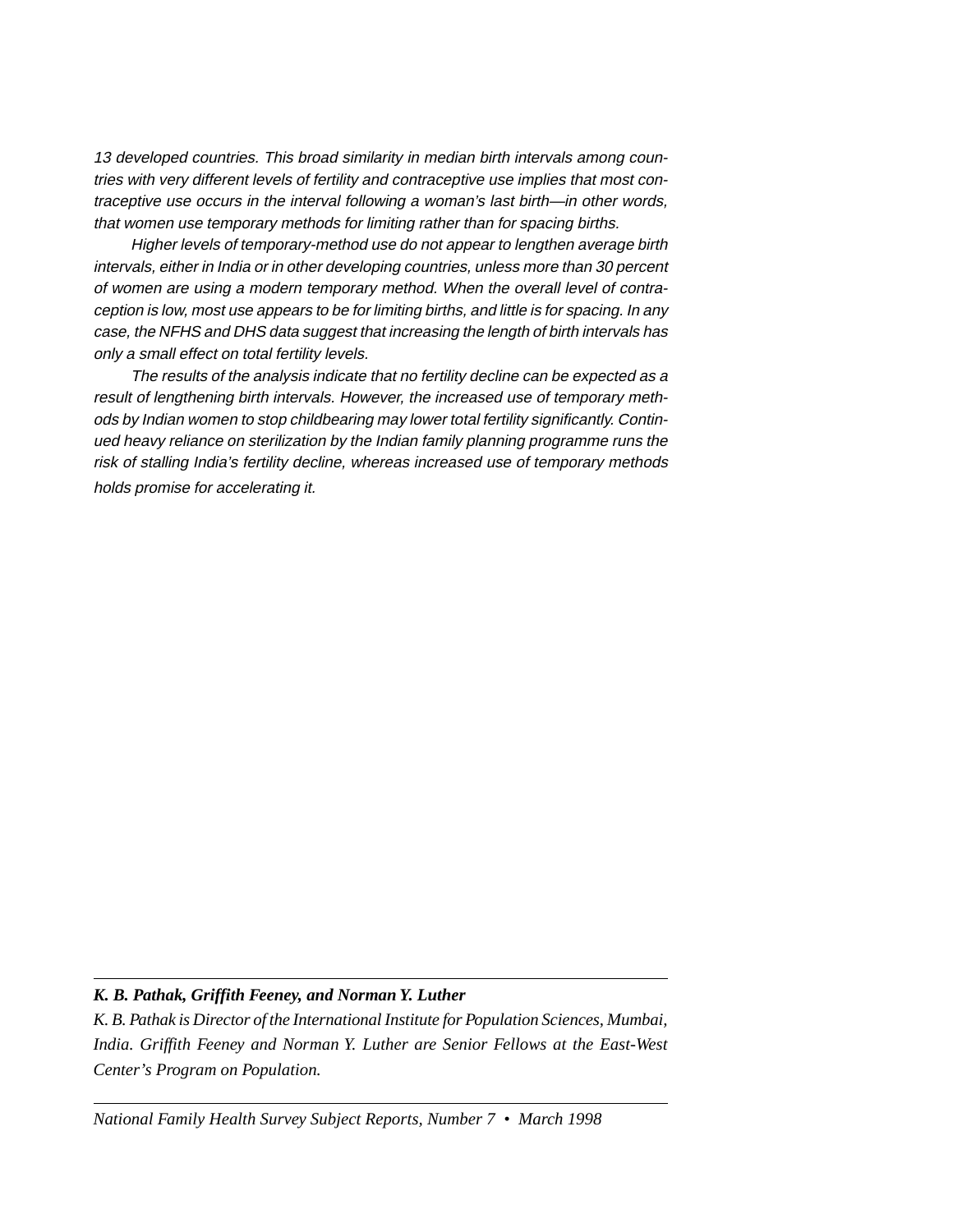ndia is unique in the extent to which sterilization dominates contraceptive use. The 1992–93 Indian National Family Health Survey (NFHS) showed that three out of four users of contraception in India are sterilized. This is more than five times the level typical of developing countries.

In some respects sterilization has been well suited to the early phase of fertility decline, during which most users of contraception are older women with relatively large numbers of children who wish to stop childbearing. Because sterilization is irreversible, however, women are unlikely to use this method unless they are certain they will not want any more children in the future. In the past, at least, this has meant that women tend to become sterilized only after having substantial numbers of children.

Temporary contraceptive methods allow women who want more children in the future to defer having them. Perhaps more importantly, temporary methods allow women who are ambivalent about having more children, and therefore unlikely to become sterilized, to defer additional births for a time. Particularly in a period of rapid social change, women may adjust their family-size desires downward during this period of delay and end up with fewer children.

The NFHS results indicate substantial demand for temporary methods in India. Among women not currently using contraception but intending future use, 36 percent say they prefer to use a temporary method. Among currently married women not using contraception, 11 percent were estimated to have an unmet need for contraception for spacing. Temporary methods are used for limiting births as well. Two-thirds of current users of temporary methods say they want no more children. Continued fertility decline requires that family planning spread to younger women with fewer children. This report considers the role of sterilization and temporary methods in facilitating this spread. Using the NFHS data and similar data from the Demographic and Health Surveys (DHS) conducted throughout the world, we consider the prevalence of temporary methods and sterilization and their likely impact on the level of fertility.

# **THE DOMINANCE OF STERILIZATION IN INDIA**

Sterilization is overwhelmingly the dominant method of contraception in India. Among Indian women using contraception at the time of the NFHS, 76 percent were sterilized. This percentage ranges from a high of 95 in Andhra Pradesh to a low of 34 in Assam and Tripura. These figures and various others that will be used throughout this report are given in Table 1.

International comparisons are necessary to appreciate how exceptionally high this figure for India is. Table 2 presents data similar to that shown in Table 1 for 28 developing populations throughout the world, including 15 African countries, 6 Asian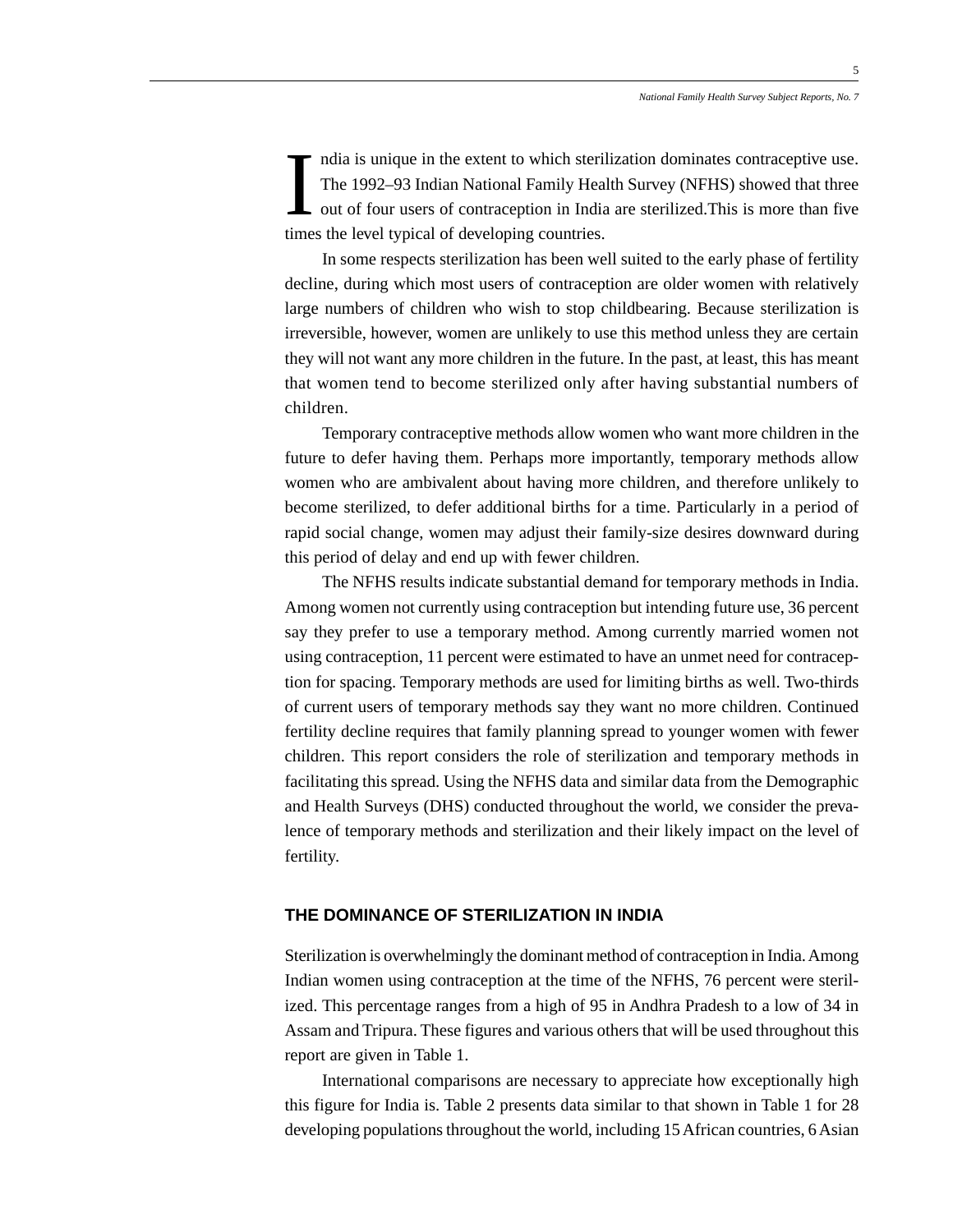| ים<br>המה                                     |
|-----------------------------------------------|
|                                               |
|                                               |
|                                               |
| ors, and total population in India, by state, |
|                                               |
|                                               |
| <b>DINDABILION ID DRY 1LET</b><br>            |
|                                               |
| $C$ urrant use of cont                        |
| <b>Table</b>                                  |

|                      |                                                                                                                                                                                                                                                                                                                                                                                                                                                                                                                                                                                                                                                                                                                                                  | Table 1 Current use o<br>Percentage of currently m | narried women age 15-49 using contraception |                                                               |               |                                                      | contraception, fertility indicators, and total population in India, by state, 1992–93 |                                                                         |                                                                                                      |                                                                                                      |                                                                                                                              |
|----------------------|--------------------------------------------------------------------------------------------------------------------------------------------------------------------------------------------------------------------------------------------------------------------------------------------------------------------------------------------------------------------------------------------------------------------------------------------------------------------------------------------------------------------------------------------------------------------------------------------------------------------------------------------------------------------------------------------------------------------------------------------------|----------------------------------------------------|---------------------------------------------|---------------------------------------------------------------|---------------|------------------------------------------------------|---------------------------------------------------------------------------------------|-------------------------------------------------------------------------|------------------------------------------------------------------------------------------------------|------------------------------------------------------------------------------------------------------|------------------------------------------------------------------------------------------------------------------------------|
|                      |                                                                                                                                                                                                                                                                                                                                                                                                                                                                                                                                                                                                                                                                                                                                                  | Modern                                             |                                             |                                                               | Sterilization |                                                      |                                                                                       | non-susceptible<br>Median                                               | Total<br>fertility                                                                                   | last closed<br>Median                                                                                | population<br><b>Total</b>                                                                                                   |
| <b>State</b>         | method<br>Àny                                                                                                                                                                                                                                                                                                                                                                                                                                                                                                                                                                                                                                                                                                                                    | temporary<br>method                                | <b>Traditiona</b><br>method                 | Total                                                         | Female        | Male                                                 | Sterilization<br>share (%)                                                            | months<br>period                                                        | rate <sup>a</sup>                                                                                    | birth interval<br>(months)                                                                           | (millions)<br>in 1991                                                                                                        |
| India                | 40.6                                                                                                                                                                                                                                                                                                                                                                                                                                                                                                                                                                                                                                                                                                                                             | 5.5                                                | $4.\overline{3}$                            | 50.7                                                          | 27.3          | 3.4                                                  | 76                                                                                    | 10.2                                                                    | 3.40                                                                                                 | 31.6                                                                                                 | 846.3                                                                                                                        |
| Andhra Pradesh       | 47.0                                                                                                                                                                                                                                                                                                                                                                                                                                                                                                                                                                                                                                                                                                                                             | $\frac{8}{1}$                                      |                                             | 44.7                                                          |               |                                                      |                                                                                       |                                                                         | 2.59                                                                                                 |                                                                                                      |                                                                                                                              |
| Arunachal Pradesh    | $\begin{array}{l} \alpha \alpha \alpha + \alpha \alpha \alpha \gamma + \alpha \gamma \alpha \gamma + \alpha \gamma \gamma + \alpha \gamma \gamma + \alpha \gamma \gamma + \alpha \gamma \gamma + \alpha \gamma \gamma + \alpha \gamma \gamma + \alpha \gamma \gamma + \alpha \gamma \gamma + \alpha \gamma \gamma + \alpha \gamma \gamma + \alpha \gamma \gamma + \alpha \gamma \gamma + \alpha \gamma \gamma + \alpha \gamma \gamma + \alpha \gamma \gamma + \alpha \gamma \gamma + \alpha \gamma \gamma + \alpha \gamma \gamma + \alpha \gamma \gamma + \alpha \gamma \gamma + \alpha \gamma \gamma + \alpha \gamma \gamma + \alpha \gamma \gamma + \alpha \gamma \gamma + \alpha \gamma \gamma + \alpha \gamma \gamma + \alpha \gamma \gamma$ | 8.6                                                |                                             | いれなどのいちからないのかいりょういころしょうとうのからのことからのことから、そのようなのから、そのようなのからないです。 |               |                                                      | 8. g                                                                                  | $1000000$<br>$10000000$                                                 | 4.25<br>3.53                                                                                         | <del>၂</del><br>ကို တို တို့ကို<br>ကို လို လို ကို                                                   | 80 28 8 - 4 5 8 7 8 8 8 - - 0 - 2 8 4<br>8 0 78 8 - 4 5 8 7 8 8 8 - - 0 - 2 9 4<br>8 0 7 4 7 7 8 8 7 7 8 - 7 8 8 8 7 7 7 8 9 |
| Assam                |                                                                                                                                                                                                                                                                                                                                                                                                                                                                                                                                                                                                                                                                                                                                                  | 5<br>5<br>2<br>5<br>2                              |                                             |                                                               |               |                                                      | నే ప్                                                                                 |                                                                         |                                                                                                      |                                                                                                      |                                                                                                                              |
| Bihar                |                                                                                                                                                                                                                                                                                                                                                                                                                                                                                                                                                                                                                                                                                                                                                  |                                                    |                                             |                                                               |               |                                                      |                                                                                       |                                                                         | 4.00                                                                                                 |                                                                                                      |                                                                                                                              |
| Delhi                |                                                                                                                                                                                                                                                                                                                                                                                                                                                                                                                                                                                                                                                                                                                                                  | 31.3                                               |                                             |                                                               |               |                                                      | <b>82325858844848585858</b>                                                           |                                                                         | 3.02                                                                                                 | 6 2 2 5 6 7 8 9 7 7 8 9 9 7 7 8 9 9 7 7 8 9 9 7 7<br>6 8 9 8 8 8 8 8 7 8 8 7 8 7 8 8 9 8 9 8 7 8 8 7 |                                                                                                                              |
| Goa                  |                                                                                                                                                                                                                                                                                                                                                                                                                                                                                                                                                                                                                                                                                                                                                  |                                                    |                                             |                                                               |               |                                                      |                                                                                       |                                                                         | 1.90                                                                                                 |                                                                                                      |                                                                                                                              |
| Gujarat              |                                                                                                                                                                                                                                                                                                                                                                                                                                                                                                                                                                                                                                                                                                                                                  |                                                    |                                             |                                                               |               |                                                      |                                                                                       |                                                                         |                                                                                                      |                                                                                                      |                                                                                                                              |
| Haryana              |                                                                                                                                                                                                                                                                                                                                                                                                                                                                                                                                                                                                                                                                                                                                                  |                                                    |                                             |                                                               |               |                                                      |                                                                                       |                                                                         |                                                                                                      |                                                                                                      |                                                                                                                              |
| Himachal Pradesh     |                                                                                                                                                                                                                                                                                                                                                                                                                                                                                                                                                                                                                                                                                                                                                  |                                                    |                                             |                                                               |               |                                                      |                                                                                       |                                                                         |                                                                                                      |                                                                                                      |                                                                                                                              |
| Jammu Region         |                                                                                                                                                                                                                                                                                                                                                                                                                                                                                                                                                                                                                                                                                                                                                  |                                                    |                                             |                                                               |               | $\frac{4}{4}$                                        |                                                                                       |                                                                         |                                                                                                      |                                                                                                      |                                                                                                                              |
| Karnataka            |                                                                                                                                                                                                                                                                                                                                                                                                                                                                                                                                                                                                                                                                                                                                                  |                                                    |                                             |                                                               |               |                                                      |                                                                                       |                                                                         |                                                                                                      |                                                                                                      |                                                                                                                              |
| Kerala               |                                                                                                                                                                                                                                                                                                                                                                                                                                                                                                                                                                                                                                                                                                                                                  |                                                    |                                             |                                                               |               |                                                      |                                                                                       |                                                                         |                                                                                                      |                                                                                                      |                                                                                                                              |
| Madhya Pradesh       |                                                                                                                                                                                                                                                                                                                                                                                                                                                                                                                                                                                                                                                                                                                                                  |                                                    |                                             |                                                               |               |                                                      |                                                                                       |                                                                         |                                                                                                      |                                                                                                      |                                                                                                                              |
| Maharashtra          |                                                                                                                                                                                                                                                                                                                                                                                                                                                                                                                                                                                                                                                                                                                                                  |                                                    |                                             |                                                               |               |                                                      |                                                                                       |                                                                         |                                                                                                      |                                                                                                      |                                                                                                                              |
| Manipur              |                                                                                                                                                                                                                                                                                                                                                                                                                                                                                                                                                                                                                                                                                                                                                  |                                                    |                                             |                                                               |               |                                                      |                                                                                       |                                                                         |                                                                                                      |                                                                                                      |                                                                                                                              |
| Meghalaya            |                                                                                                                                                                                                                                                                                                                                                                                                                                                                                                                                                                                                                                                                                                                                                  |                                                    |                                             |                                                               |               |                                                      |                                                                                       | 6 9 8 8 9 9 7 9 9 9 7 9 9 9 7 9 9 9 7<br>アムタラスクルム 8 9 9 0 7 9 4 9 9 9 7 | O O N C LO O O O O C C O O N N C<br>O O O H C O O O O N N C N O O O<br>N C N C N C C N C N C N C N C |                                                                                                      |                                                                                                                              |
| Mizoram              |                                                                                                                                                                                                                                                                                                                                                                                                                                                                                                                                                                                                                                                                                                                                                  |                                                    |                                             |                                                               |               |                                                      |                                                                                       |                                                                         |                                                                                                      |                                                                                                      |                                                                                                                              |
| Nagaland             |                                                                                                                                                                                                                                                                                                                                                                                                                                                                                                                                                                                                                                                                                                                                                  |                                                    |                                             |                                                               |               |                                                      |                                                                                       |                                                                         |                                                                                                      |                                                                                                      |                                                                                                                              |
| Orissa               |                                                                                                                                                                                                                                                                                                                                                                                                                                                                                                                                                                                                                                                                                                                                                  |                                                    |                                             |                                                               |               |                                                      |                                                                                       |                                                                         |                                                                                                      |                                                                                                      |                                                                                                                              |
| Punjab               |                                                                                                                                                                                                                                                                                                                                                                                                                                                                                                                                                                                                                                                                                                                                                  | 17.3                                               |                                             |                                                               |               |                                                      |                                                                                       |                                                                         |                                                                                                      |                                                                                                      |                                                                                                                              |
| Rajasthan            |                                                                                                                                                                                                                                                                                                                                                                                                                                                                                                                                                                                                                                                                                                                                                  | 33                                                 | $\frac{0.9}{2}$                             |                                                               |               |                                                      |                                                                                       |                                                                         |                                                                                                      |                                                                                                      |                                                                                                                              |
| Tamil Nadu           |                                                                                                                                                                                                                                                                                                                                                                                                                                                                                                                                                                                                                                                                                                                                                  | 57                                                 | 4.6                                         |                                                               |               |                                                      |                                                                                       |                                                                         | 2.48                                                                                                 |                                                                                                      | 55.9                                                                                                                         |
| Tripura              |                                                                                                                                                                                                                                                                                                                                                                                                                                                                                                                                                                                                                                                                                                                                                  | 9.5                                                |                                             |                                                               |               |                                                      |                                                                                       |                                                                         | 2.67                                                                                                 |                                                                                                      | 2.8                                                                                                                          |
| <b>Jttar Pradesh</b> | 19.8                                                                                                                                                                                                                                                                                                                                                                                                                                                                                                                                                                                                                                                                                                                                             | 5.5<br>6.7                                         | $\frac{3}{2}$                               | $19.7$<br>$7.7$<br>$9.6$                                      |               | ち5129611454044351 c 512961000 c 2000 c 2000 c 20 c 4 |                                                                                       | 9.0<br>10.0                                                             | $4.82$<br>2.92                                                                                       |                                                                                                      | $\frac{139.1}{68.1}$                                                                                                         |
| West Bengal          | 574                                                                                                                                                                                                                                                                                                                                                                                                                                                                                                                                                                                                                                                                                                                                              |                                                    | 20.1                                        |                                                               |               |                                                      |                                                                                       |                                                                         |                                                                                                      |                                                                                                      |                                                                                                                              |
|                      |                                                                                                                                                                                                                                                                                                                                                                                                                                                                                                                                                                                                                                                                                                                                                  |                                                    |                                             |                                                               |               |                                                      |                                                                                       |                                                                         |                                                                                                      |                                                                                                      |                                                                                                                              |

Source: NFHS national and state reports.

Source: NFHS national and state reports.<br>a. For the 15–49 age range during the three years preceding the survey. a. For the 15–49 age range during the three years preceding the survey.

*National Family Health Survey Subject Reports, No. 7*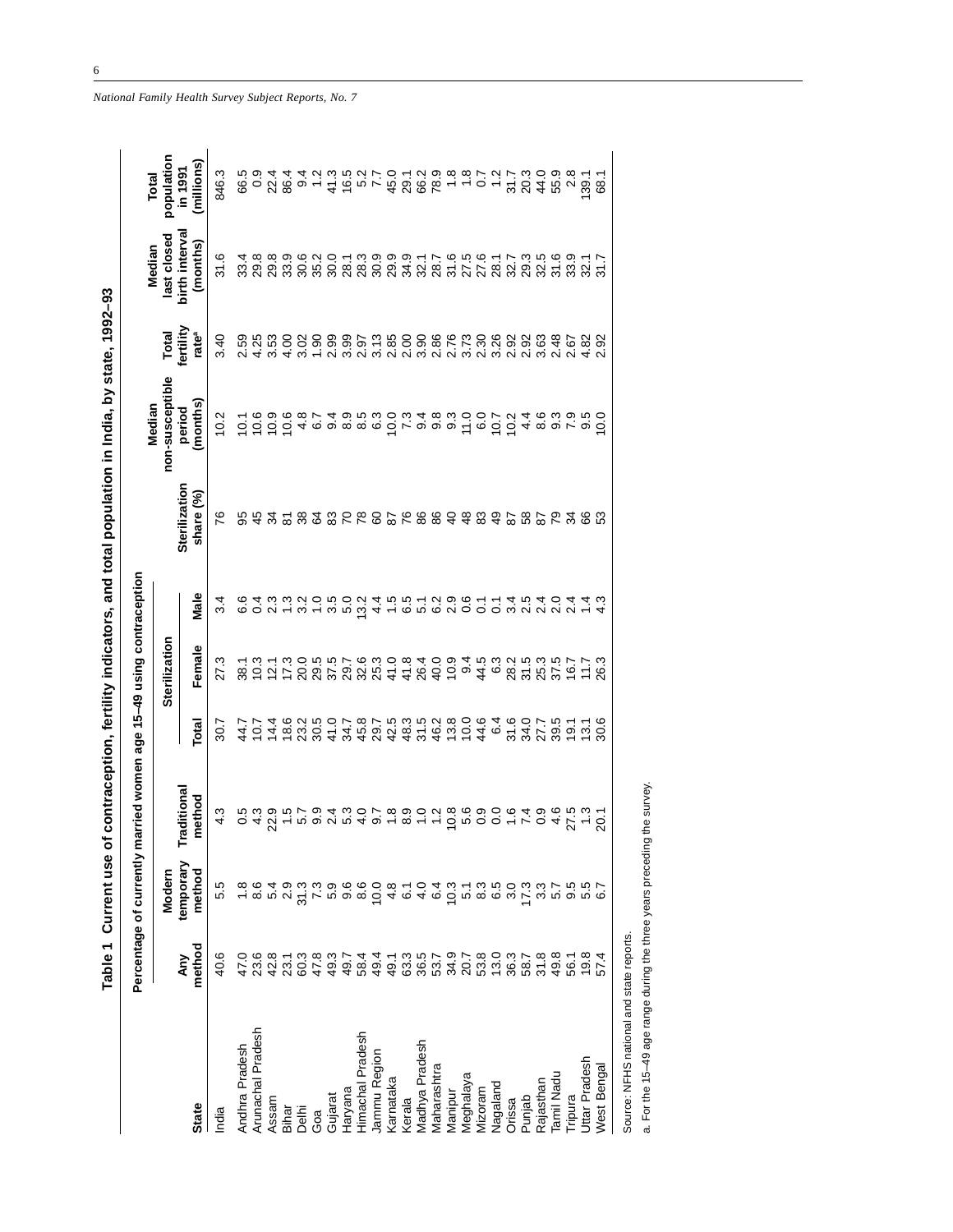| `<br>!<br>Ï                                                                                                         |
|---------------------------------------------------------------------------------------------------------------------|
| i<br>Santa Santa Santa Santa Santa Santa Santa Santa Santa Santa Santa Santa Santa Santa Santa Santa Santa Santa Sa |
| $\frac{1}{2}$                                                                                                       |
|                                                                                                                     |
|                                                                                                                     |
| ֦֘֝֘֝֟֘֝֬֝֟                                                                                                         |
|                                                                                                                     |
|                                                                                                                     |
|                                                                                                                     |
| ı<br>י<br>ק<br>ļ                                                                                                    |

Percentage of currently married women age 15-49 using contraception **Percentage of currently married women age 15–49 using contraception**

|                            |               |                  |                                                                     |                      |       |                                                                                                                                                                |                                                                                                                                                                                                                                 |                             | Median                                                    |                    | Median                    |
|----------------------------|---------------|------------------|---------------------------------------------------------------------|----------------------|-------|----------------------------------------------------------------------------------------------------------------------------------------------------------------|---------------------------------------------------------------------------------------------------------------------------------------------------------------------------------------------------------------------------------|-----------------------------|-----------------------------------------------------------|--------------------|---------------------------|
|                            |               |                  | Modern                                                              |                      |       | Sterilization                                                                                                                                                  |                                                                                                                                                                                                                                 |                             | non-susceptible                                           | Total<br>fertility | last closed               |
| Country                    | Year          | method<br>λm     | temporary<br>method                                                 | Traditiona<br>method | Total | Female                                                                                                                                                         | Male                                                                                                                                                                                                                            | Sterilization<br>share $(%$ | months<br>period                                          | rate               | birth interva<br>(months) |
| Bangladesh                 | $1993 - 94$   |                  |                                                                     |                      |       |                                                                                                                                                                |                                                                                                                                                                                                                                 |                             |                                                           |                    |                           |
| Bolivia                    |               | 45.3<br>45.3     |                                                                     |                      |       |                                                                                                                                                                |                                                                                                                                                                                                                                 |                             |                                                           |                    |                           |
| Brazil (northeastern)      | 1991          |                  |                                                                     |                      |       |                                                                                                                                                                |                                                                                                                                                                                                                                 |                             |                                                           |                    |                           |
| Burkino Faso               | 1993          |                  |                                                                     |                      |       |                                                                                                                                                                |                                                                                                                                                                                                                                 |                             |                                                           |                    |                           |
| Cameroon                   | 1991<br>1990  |                  |                                                                     |                      |       |                                                                                                                                                                |                                                                                                                                                                                                                                 |                             |                                                           |                    |                           |
| Colombia                   |               |                  |                                                                     |                      |       |                                                                                                                                                                |                                                                                                                                                                                                                                 |                             |                                                           |                    |                           |
| Côte d'Ivoire <sup>a</sup> |               |                  |                                                                     |                      |       |                                                                                                                                                                |                                                                                                                                                                                                                                 |                             |                                                           |                    |                           |
| Dominican Republic         | 1991<br>1991  |                  | ひっちゅうこうほう いわり こうはちょうこう ひかいちょう いいこう さんこう ういう こうしょう こうじょう こうじょう こうきょう |                      |       | a 4 2 0 - 8 0 8 - 0 9 9 - 0 9 - 0 7 5 0 0 9 - 1 - 6 9 0 1 7 5 0 - 8 9 0 9<br>2 6 7 8 9 9 1 9 2 9 2 2 9 2 2 9 2 2 2 2 9 0 1 2 2 9 0 1 2 2 9 0 1 2 9 0 1 2 9 0 1 | TOTOO BOOOO B DOOD B DOOD B DOOD B DOOD B DOOD B DOOD B DOOD B DOOD B DOOD B DOOD B DOOD B DOOD B DOOD B DOOD<br>TOTOO B DOOD B DOOD B DOOD B DOOD B DOOD B DOOD B DOOD B DOOD B DOOD B DOOD B DOOD B DOOD B DOOD B DOOD B DOOD | 21024736824                 | のれぇ这の日では、それではればいることはあるではらいれば、これは、これは、これは、これは、これはあるだけではない。 |                    |                           |
| Egypt                      | 1992<br>1993  |                  |                                                                     |                      |       |                                                                                                                                                                |                                                                                                                                                                                                                                 |                             |                                                           |                    |                           |
| Ghana                      |               |                  |                                                                     |                      |       |                                                                                                                                                                |                                                                                                                                                                                                                                 |                             |                                                           |                    |                           |
| Haiti                      | 1994–95       |                  |                                                                     |                      |       |                                                                                                                                                                |                                                                                                                                                                                                                                 | 으 드                         |                                                           |                    |                           |
| ndonesia                   |               |                  |                                                                     |                      |       |                                                                                                                                                                |                                                                                                                                                                                                                                 |                             |                                                           |                    |                           |
| Madagasca                  |               |                  |                                                                     |                      |       |                                                                                                                                                                |                                                                                                                                                                                                                                 |                             |                                                           |                    |                           |
| Malawib                    |               |                  |                                                                     |                      |       |                                                                                                                                                                |                                                                                                                                                                                                                                 |                             |                                                           |                    |                           |
| Vlorocco                   |               |                  |                                                                     |                      |       |                                                                                                                                                                |                                                                                                                                                                                                                                 |                             |                                                           |                    |                           |
| Namibia                    |               |                  |                                                                     |                      |       |                                                                                                                                                                |                                                                                                                                                                                                                                 |                             |                                                           |                    |                           |
| Nepal                      |               |                  |                                                                     |                      |       |                                                                                                                                                                |                                                                                                                                                                                                                                 |                             |                                                           |                    |                           |
|                            |               |                  |                                                                     |                      |       |                                                                                                                                                                |                                                                                                                                                                                                                                 |                             |                                                           |                    |                           |
| Niger<br>Nigeria           |               |                  |                                                                     |                      |       |                                                                                                                                                                |                                                                                                                                                                                                                                 | 512786日58万は引ってねね5           |                                                           |                    |                           |
| Pakistan                   |               |                  |                                                                     |                      |       |                                                                                                                                                                |                                                                                                                                                                                                                                 |                             |                                                           |                    |                           |
| Paraguay                   |               |                  |                                                                     |                      |       |                                                                                                                                                                |                                                                                                                                                                                                                                 |                             |                                                           |                    |                           |
| Peru                       | 1991-92       | 59.0             |                                                                     |                      |       |                                                                                                                                                                |                                                                                                                                                                                                                                 |                             |                                                           |                    |                           |
| Philippines                | 1993          | 40.0             |                                                                     |                      |       |                                                                                                                                                                |                                                                                                                                                                                                                                 |                             |                                                           |                    |                           |
| Rwanda                     | 1992          |                  |                                                                     |                      |       |                                                                                                                                                                |                                                                                                                                                                                                                                 |                             |                                                           |                    |                           |
| <b>Fanzania</b>            | 1991-92       | というといい<br>というのかね |                                                                     |                      |       |                                                                                                                                                                |                                                                                                                                                                                                                                 |                             |                                                           |                    |                           |
| <b>hailand</b>             | 1987          |                  |                                                                     |                      |       |                                                                                                                                                                |                                                                                                                                                                                                                                 |                             |                                                           |                    |                           |
| Zambia                     | 1994<br>1994  |                  |                                                                     |                      |       |                                                                                                                                                                |                                                                                                                                                                                                                                 |                             |                                                           |                    |                           |
| Zimbabwe                   |               |                  |                                                                     |                      |       |                                                                                                                                                                |                                                                                                                                                                                                                                 |                             |                                                           |                    |                           |
| Median                     | $\frac{1}{2}$ | 28.7             | 12.4                                                                | 5.8                  | 3.2   | $\frac{1}{3}$                                                                                                                                                  | $\overline{0}$                                                                                                                                                                                                                  | 4                           | $\frac{7}{11}$                                            | 4.8                | 31.2                      |
|                            |               |                  |                                                                     |                      |       |                                                                                                                                                                |                                                                                                                                                                                                                                 |                             |                                                           |                    |                           |

Source: DHS reports. Source: DHS reports. NA-not available. NA—not available.

a. Figure given only for 'other modern methods'.

a. Figure given only for 'other modern methods'.<br>b. No median non-susceptible period given; only median post-partum amenorrhoea. b. No median non-susceptible period given; only median post-partum amenorrhoea.

7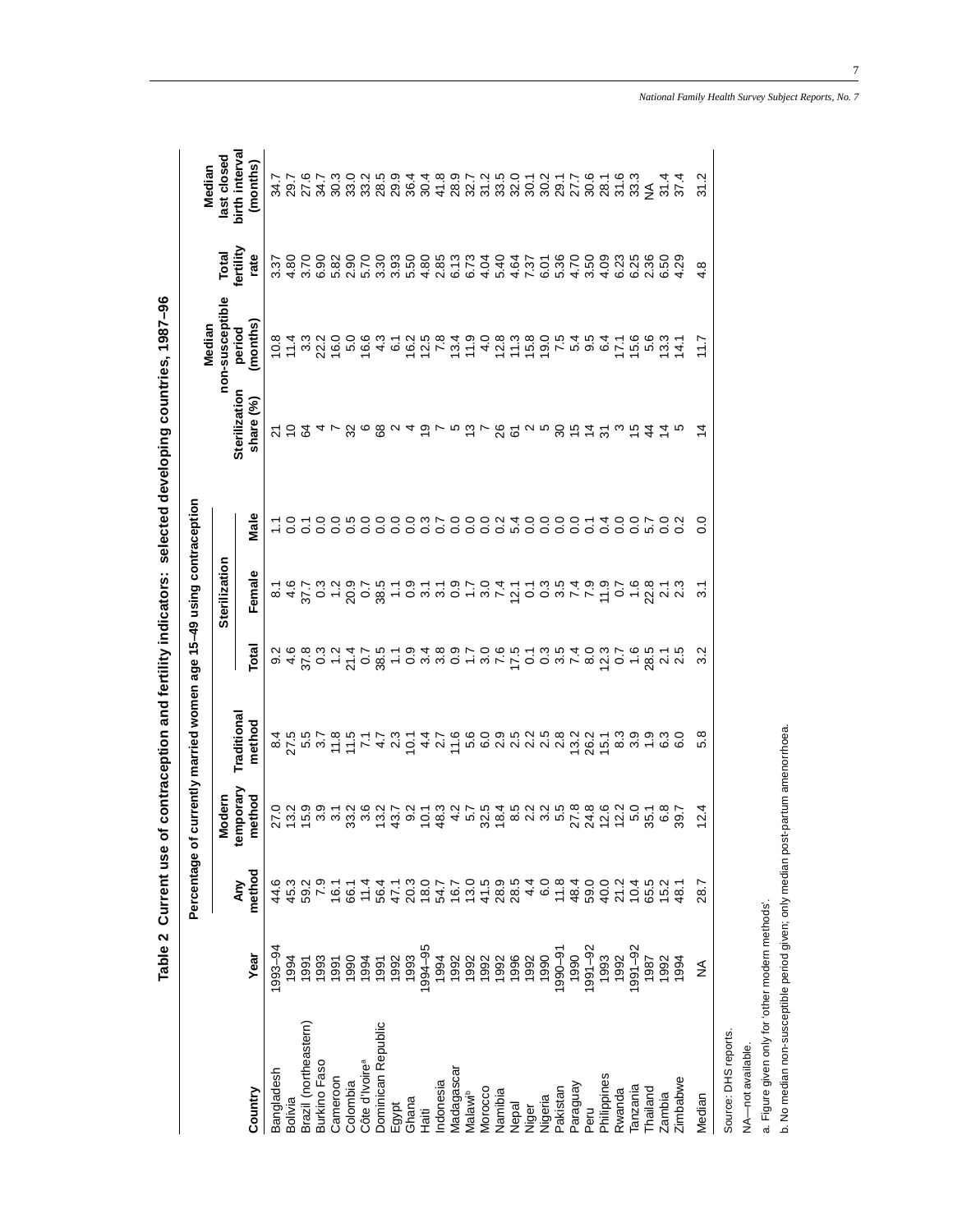countries, 6 Latin American countries, and northeastern Brazil. The median level of current contraceptive use is 28.7 percent, about 70 percent of the aggregate level for India. With respect to sterilization, the contrast with India could hardly be more striking. The median share of sterilization over these 28 countries is only 14 percent. Although there are a few other developing countries with high sterilization shares (Dominican Republic, northeastern Brazil, Nepal), the sterilization share in India is larger than the share in any of these countries and is more than five times as large as the median share for the other developing countries as a whole.

# **THE IMPACT OF STERILIZATION ON THE LEVEL OF FERTILITY**

Because sterilization is irreversible, only women who are certain they will not want to have more children in the future are likely to use it. Table 3 shows average numbers of children ever born to currently married women by age and contraceptive use. Sterilized women have an average of 4.0 children, as compared with 2.6 children for users of modern temporary methods, 2.8 children for users of traditional methods, and 2.7 children for non-users of contraception.

These numbers do not of course mean that sterilization has had no impact on the level of fertility in India. Sterilized women have more children because women with more children are more likely to become sterilized. These women would undoubtedly have had even more children had they not been sterilized. Causation is at work in Table 3, but it runs from high fertility to sterilization, not the other way around. The high average number of children ever born to sterilized women does raise the question, however, of how effective sterilization will be in reducing fertility below the levels already reached. The average number of children born to sterilized women is well over the total fertility rate of 3.4 children per woman. If sterilization is to facilitate further fertility decline, the average number of children born to women at the time of sterilization must decline substantially.

The evidence of Table 3 is suggestive but ambiguous. Younger sterilized women have fewer children than do older sterilized women. Relatively few young women are sterilized, however—only 1.3 percent of currently married women in the 15–19 age group and 10.9 percent of those 20–24 years old, as shown in the lower panel of Table 3. They are unrepresentative of Indian women in these age groups. Moreover, the average number of children born to sterilized women in a cohort will increase if, as is likely, women who become sterilized at older ages bear larger numbers of children than do women sterilized at younger ages.

Table 3 shows that sterilized women in the 30–34 and older age groups have far more children, on average, than the current total fertility rate. If the same turns out to be true of women under 30 at the time of interview when they reach these older ages, sterilization will not reduce fertility below the levels already achieved. What we re-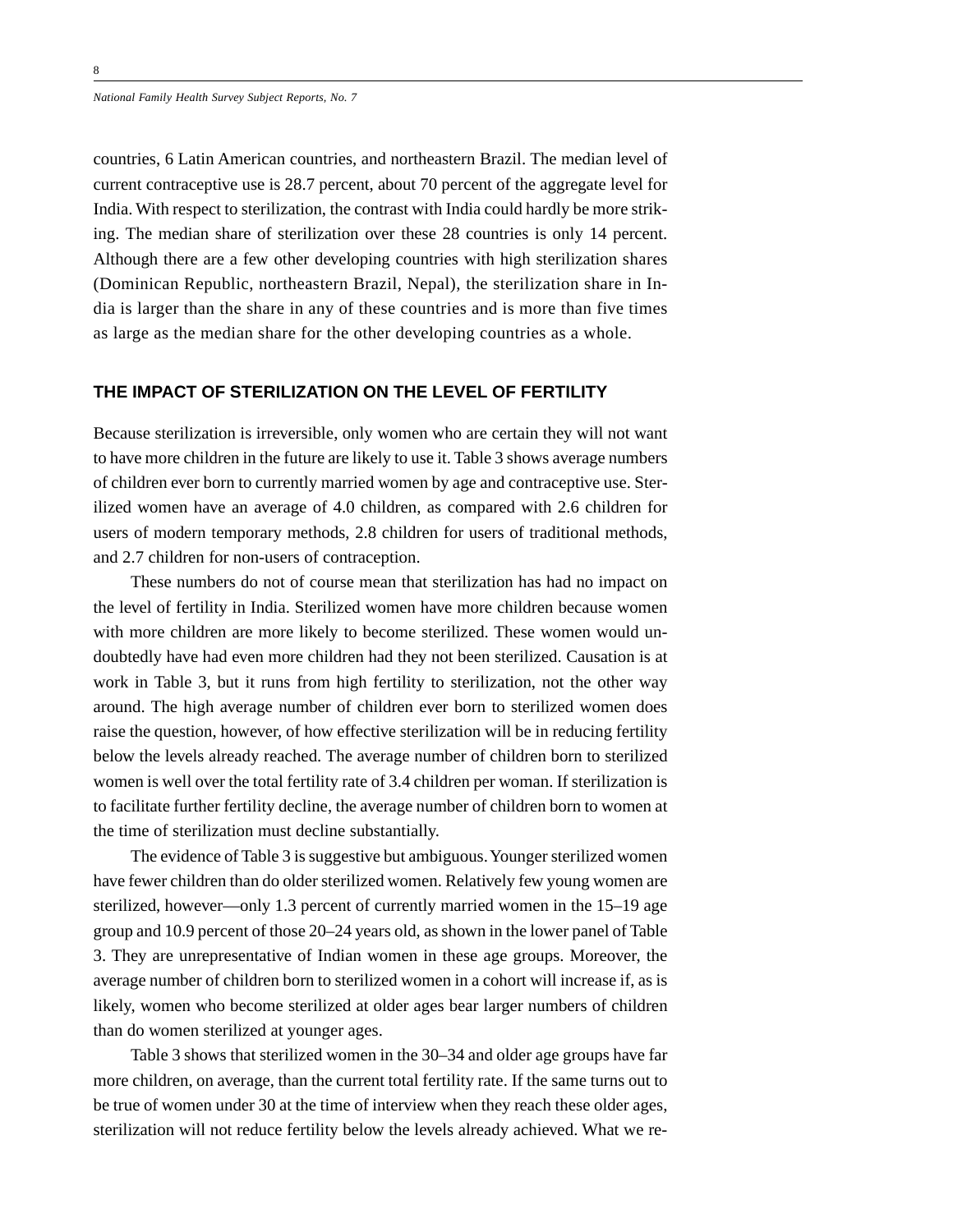|           |                                                  |                   | <b>Modern</b><br>temporary | <b>Traditional</b> | Number of<br>currently married |
|-----------|--------------------------------------------------|-------------------|----------------------------|--------------------|--------------------------------|
| Age group | Non-user                                         | <b>Sterilized</b> | method                     | method             | women                          |
|           | Average number of children ever borne, by method |                   |                            |                    |                                |
| $15 - 49$ | 2.7                                              | 4.0               | 2.6                        | 2.8                | 84,328                         |
| $15 - 19$ | 0.6                                              | $2.2\,$           | 1.0                        | 0.6                | 8,897                          |
| $20 - 24$ | 1.5                                              | 2.7               | 1.6                        | 1.5                | 17,491                         |
| $25 - 29$ | 2.7                                              | 3.3               | 2.3                        | 2.4                | 16,798                         |
| $30 - 34$ | 3.9                                              | 3.8               | 3.1                        | 3.2                | 13,911                         |
| $35 - 39$ | 4.6                                              | 4.2               | 3.8                        | 3.9                | 11,597                         |
| $40 - 44$ | 5.1                                              | 4.7               | 4.2                        | 4.1                | 8,730                          |
| $45 - 49$ | 5.3                                              | 5.2               | 4.4                        | 4.6                | 6,904                          |
|           | Percentage distribution of women, by method      |                   |                            |                    |                                |
| $15 - 49$ | 59.3                                             | 30.9              | 5.6                        | 4.3                | 84,328                         |
| $15 - 19$ | 92.9                                             | 1.3               | 2.7                        | 3.1                | 8,897                          |
| $20 - 24$ | 79.0                                             | 10.9              | 6.4                        | 3.7                | 17,491                         |
| $25 - 29$ | 57.7                                             | 29.3              | 8.4                        | 4.6                | 16,798                         |
| $30 - 34$ | 44.1                                             | 43.7              | 7.2                        | 4.9                | 13,911                         |
| $35 - 39$ | 38.9                                             | 50.3              | 5.1                        | 5.6                | 11,597                         |
| $40 - 44$ | 43.8                                             | 49.0              | 2.7                        | 4.5                | 8,730                          |
| $45 - 49$ | 54.2                                             | 42.1              | 1.2                        | 2.5                | 6,904                          |

**Table 3 Average number of children ever borne and percentage distribution of women, by age and contraceptive use: Currently married women, India, 1992–93**

Source: NFHS data.

Note: Percentages may not add exactly to 100.0 because of rounding.

ally want to know for these younger cohorts is the average number of children that cohort members will have prior to sterilization as the cohorts age and progressively more women become sterilized.

To address this question, we use the NFHS data to generate retrospective data on the average number of children born to sterilized women. From the NFHS information on date of sterilization for sterilized, currently married women we can determine the number of these women who were sterilized x years prior to being interviewed. From the birth-history information we can determine the number of children ever born to these women x years prior to the interview. It is thus possible to compute a time series of figures like those shown in Table 3 and examine the trend in average number of children born to sterilized women in each age group.

The top panel of Table 4 shows the results of this calculation. The bottom panel shows corresponding numbers of sterilized women. The middle panel shows change over time in average children born to sterilized women in various cohorts. The calculation and significance of these values may be illustrated by a simple example. The upper panel of the table shows that sterilized women 15–19 years old 10 years prior to the NFHS interview had borne an average of 2.22 children. Five years later (that is, five years prior to the interview), women in this cohort were 20–24 years old, and women in the cohort who were sterilized at this time had borne an average of 2.96 children. The difference represents an increase of 0.74 children per woman, which is the entry in the upper left cell in the middle panel of the table. Similarly, women 15–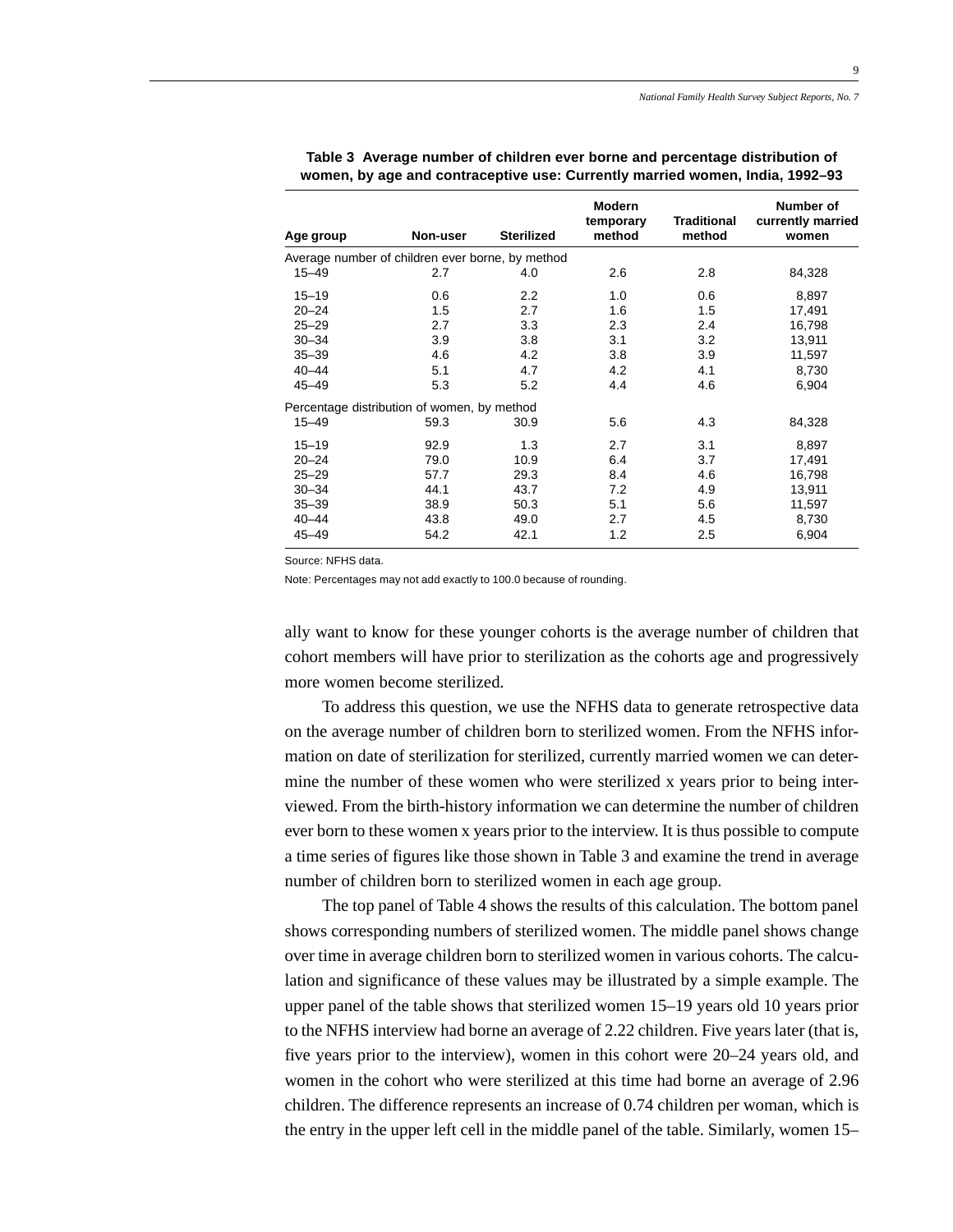|                                 |         | <b>Years prior to interview</b> |      |           |         |         |      |      |      |      |      |  |  |  |  |
|---------------------------------|---------|---------------------------------|------|-----------|---------|---------|------|------|------|------|------|--|--|--|--|
| Age group                       | 10      | 9                               | 8    |           | 6       | 5       | 4    | 3    | 2    |      | 0    |  |  |  |  |
| Average number of children born |         |                                 |      |           |         |         |      |      |      |      |      |  |  |  |  |
| $15 - 19$                       | 2.22    | 2.21                            | 2.29 | 2.39      | 2.39    | 2.35    | 2.30 | 2.39 | 2.32 | 2.36 | 2.18 |  |  |  |  |
| $20 - 24$                       | 2.97    | 2.97                            | 2.94 | 2.95      | 2.95    | 2.96    | 2.89 | 2.86 | 2.84 | 2.78 | 2.74 |  |  |  |  |
| $25 - 29$                       | 3.56    | 3.54                            | 3.55 | 3.54      | 3.53    | 3.51    | 3.46 | 3.38 | 3.33 | 3.31 | 3.25 |  |  |  |  |
| $30 - 34$                       | 4.22    | 4.19                            | 4.18 | 4.16      | 4.09    | 4.02    | 3.97 | 3.93 | 3.84 | 3.81 | 3.77 |  |  |  |  |
| $35 - 39$                       | 4.88    | 4.84                            | 4.78 | 4.74      | 4.71    | 4.60    | 4.52 | 4.43 | 4.36 | 4.28 | 4.18 |  |  |  |  |
| $40 - 44$                       | $\star$ | 5.19                            | 5.22 | 5.20      | 5.19    | 5.13    | 5.09 | 5.00 | 4.89 | 4.82 | 4.69 |  |  |  |  |
| $45 - 49$                       | NA      | <b>NA</b>                       | NA   | <b>NA</b> | $\star$ | $\star$ | 5.36 | 5.33 | 5.31 | 5.26 | 5.17 |  |  |  |  |

#### **Table 4 Observed and projected changes in average number of children born to sterilized women prior to sterilization, by age: India, 1982–93**

Five-year cohort increment to average number of children born

|                 |       |       |        | Observed |        |        | Projected |        |        |           |           |  |
|-----------------|-------|-------|--------|----------|--------|--------|-----------|--------|--------|-----------|-----------|--|
| $15 - 19$       | 0.74  | 0.68  | 0.57   | 0.45     | 0.39   | 0.39   | 0.34      | 0.34   | 0.34   | 0.34      | 0.34      |  |
| $20 - 24$       | 0.54  | 0.49  | 0.44   | 0.38     | 0.36   | 0.29   | 0.28      | 0.26   | 0.25   | 0.25      | 0.25      |  |
| $25 - 29$       | 0.46  | 0.43  | 0.38   | 0.30     | 0.28   | 0.26   | 0.22      | 0.20   | 0.19   | 0.18      | 0.18      |  |
| $30 - 34$       | 0.38  | 0.33  | 0.25   | 0.20     | 0.19   | 0.16   | 0.12      | 0.10   | 0.09   | 0.08      | 0.08      |  |
| $35 - 39$       | 0.26  | 0.25  | 0.22   | 0.15     | 0.11   | 0.09   | 0.04      | 0.03   | 0.02   | 0.01      | 0.01      |  |
| $40 - 44$       | NA    | 0.17  | 0.11   | 0.11     | 0.07   | 0.04   | NA        | NA     | NA     | <b>NA</b> | <b>NA</b> |  |
| Number of women |       |       |        |          |        |        |           |        |        |           |           |  |
| $15 - 19$       | 69    | 77    | 97     | 118      | 137    | 155    | 153       | 168    | 160    | 137       | 118       |  |
| $20 - 24$       | 830   | 942   | 1,143  | 1,288    | 1,536  | 1,635  | 1,790     | 1,738  | 1,829  | 1,873     | 1,899     |  |
| $25 - 29$       | 2,304 | 2,622 | 2,896  | 3,317    | 3,568  | 3,807  | 4,061     | 4,405  | 4,501  | 4,821     | 4,928     |  |
| $30 - 34$       | 2,760 | 3,080 | 3,586  | 3,810    | 4,400  | 4,845  | 5,205     | 5,304  | 5,710  | 5,805     | 6,085     |  |
| $35 - 39$       | 2,302 | 2,584 | 2,822  | 3,299    | 3,604  | 3,940  | 4,272     | 4,796  | 4,937  | 5.443     | 5,837     |  |
| $40 - 44$       |       | 370   | 847    | 1,340    | 1,863  | 2,807  | 3,084     | 3,255  | 3,700  | 3,948     | 4,275     |  |
| $45 - 49$       | NA    | NA    | ΝA     | NА       |        | 2      | 418       | 932    | 1,436  | 1,974     | 2,907     |  |
| $15 - 39$       | 8,265 | 9,305 | 10,544 | 11,832   | 13,245 | 14,382 | 15,481    | 16,411 | 17,137 | 18,079    | 18,867    |  |

Source: NFHS data.

Notes: See text for explanation. Zero years prior to interview represents the time of interview. NFHS interviews were carried out between April 1992 and September 1993, so that 0 years prior to interview corresponds, on average, to the beginning of 1993, 1 year prior to interview corresponds to the beginning of 1992, and so on, with 10 years prior to interview corresponding to the beginning of 1983.

\* Mean not shown; based on < 25 women.

NA—not available.

19 years old five years prior to the survey had borne an average of 2.35 children, whereas sterilized women in the same cohort five years later had borne an average of 2.74 children, an increase of 0.39 children per woman. The remaining values in the first six columns of the middle panel of Table 4 are computed in the same way.

It should be understood that the group of women represented in these averages for any cohort in the top panel of Table 4 changes with time as more members of the cohort become sterilized. The number of children born to specific women who are then sterilized does not, of course, change after they are sterilized. The average number of children born to women in a cohort who subsequently become sterilized will increase over time, however, if the average number of children born to recently sterilized women is greater than the average number born to women sterilized in the past. As a way of projecting, at the time of the survey, the future fertility of women in each age group who eventually become sterilized, we add cohort increments for earlier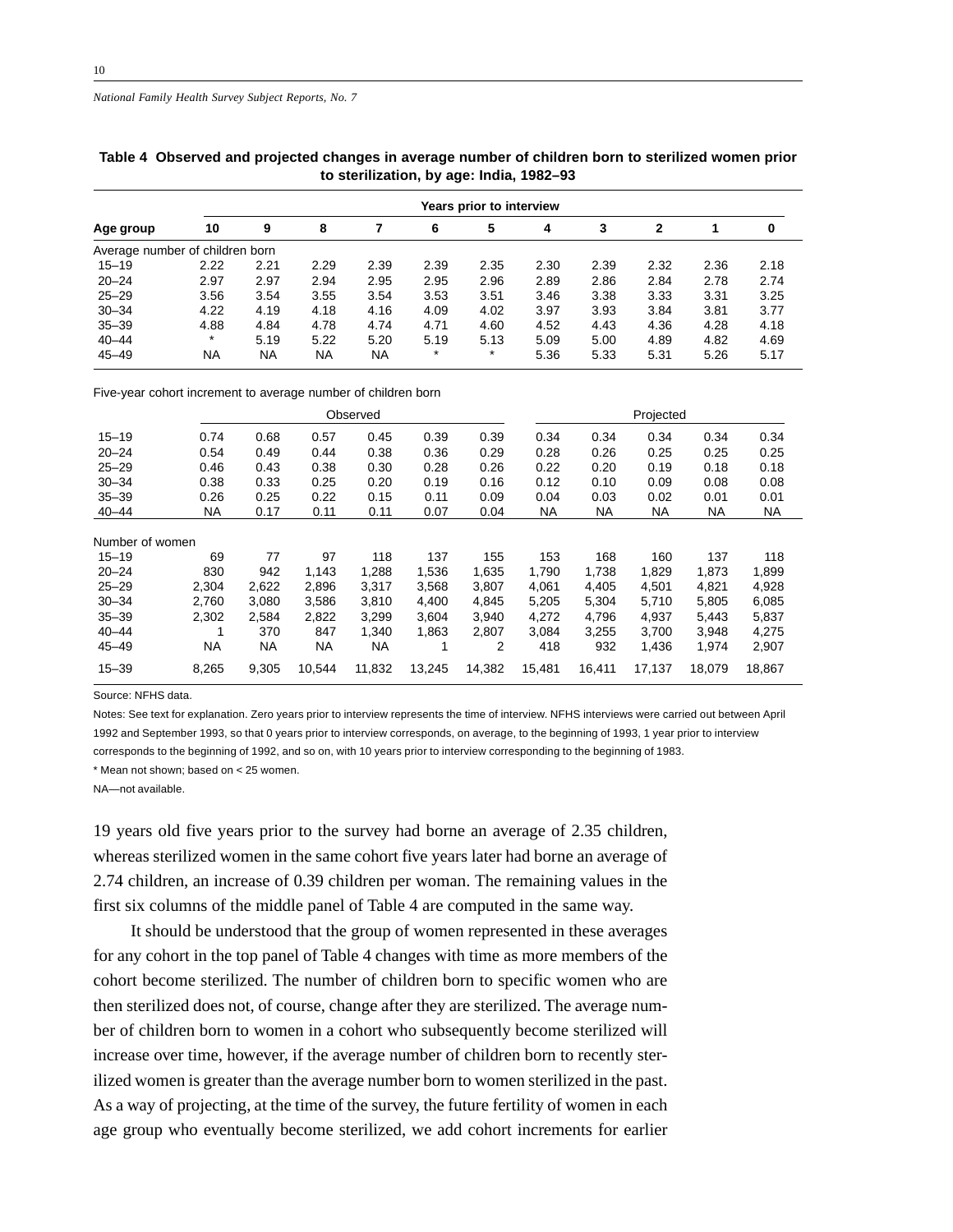cohorts to the average number of children born to sterilized women in each age group. For the 15–19 age group, for example, we begin with the average number of children born as of the time of interview to women in this age group who become sterilized, which is 2.18, and we add the increments 0.39 (for women who were 15–19 years old five years before the interview), 0.29 (for women who were 20–24 years old five years before the interview), and so on, to obtain

$$
2.18 + 0.39 + 0.29 + 0.26 + 0.16 + 0.09 + 0.04 = 3.41
$$

children per woman. The same calculation for the  $20-24$ ,  $25-29$ , ..., and  $40-44$  age groups yields 3.58, 3.80, 4.06, 4.31, and 4.73 children per woman, respectively.

This result suggests that the completed fertility of women who were in the 15– 19 year age cohort at the time of the interview and who will eventually become sterilized will be about the same as the current total fertility rate, while the completed fertility of older cohorts will be higher. If this is indeed the case, sterilization will contribute nothing to reducing fertility below the current level. In imputing the increments observed over the five years prior to interview to the five years following the interview, however, we make no allowance for changing behavior over time. Scrutinizing the increments in the first six columns of the middle panel of Table 4, we see that the increments for each age group declined substantially during the decade prior to the NFHS, so that it is unreasonable to impute the increments for the five-year period prior to the NFHS interviews to the five-year period following the interviews.

What is needed is an appropriate way of extrapolating past declines into the future. Fitting a straight line to the increments for each age group by least squares and using the resulting intercept and slope to extrapolate forward in time gives increments very close to zero within five years. This is an unreasonable result, for increments can be zero only if all sterilized women want the same number of children. To see this, imagine first a cohort in which all women who become sterilized want exactly two children and become sterilized after having their second child. In this situation, women in any cohort who become sterilized in any year will have a mean of two children each, and there will be no increase in the average number of children ever born to sterilized women in a cohort as the cohort ages, i.e., an increment of zero. The same will be true if all women want to bear any other fixed number of children and become sterilized after having this number of children.

We can be certain, however, that not all women who become sterilized want the same number of children, that there is a distribution of desired number of children for women who become sterilized as there is for women as a whole. Among currently sterilized women interviewed by the NFHS, for example, we find 16 percent with two children, 28 percent with three children, 22 percent with four children, and 15 percent with five children. When different women want different numbers of children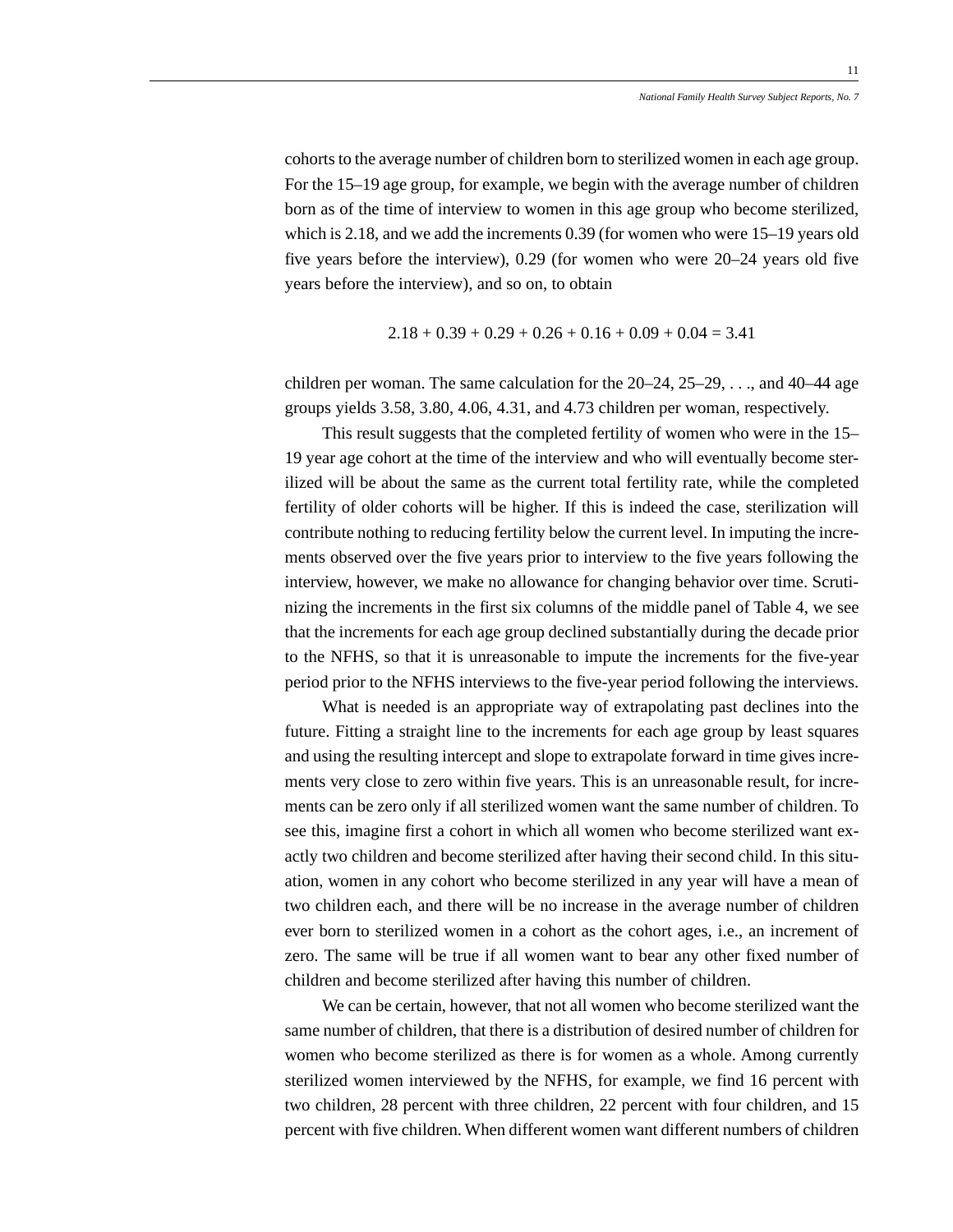and become sterilized after having the number they want, the mean number of children born to sterilized women in a cohort will increase as the cohort ages. This is because women who want fewer children will become sterilized earlier, on the average, than women who want more children. The proportional distribution of women in the cohort who are still unsterilized as the cohort ages will therefore include fewer and fewer women who want smaller numbers of children and more and more women who want larger numbers of children. The average number of children born to women in the cohort who are sterilized later will therefore be higher than the number born to women who are sterilized earlier. This implies that the average number of children born to sterilized women in the cohort must increase as the cohort ages.

A simple linear extrapolation of the increment trends in Table 4 is therefore unacceptable. Indeed, close inspection of the trends in the increments in the middle panel of Table 4 shows a distinct non-linearity, with an increasing rate of decline for the earliest three years of the series and a generally decreasing rate for the last three years. This suggests fitting a logistic curve, which we have done to obtain the projected values shown in the last five columns of the middle panel of Table 4. While there is an inevitable and significant element of judgment involved in arriving at these extrapolations, they are clearly superior either to assuming no future change in increments (which gives future increments that are too large) or to assuming a linear decline in increments (which gives future increments that are too small).

Repeating the same calculation as before, but using the projected values in the last column of the middle panel of Table 4 instead of the most recent observed values, gives projected completed fertility of 3.04 children per woman for the cohort 15–19 years old at the time of the interview. Corresponding values for cohorts 20–24, 25– 29, and 30–34 are 3.26, 3.52, and 3.86 children per woman, respectively.

We are now in a position to assess the impact of sterilization on the future decline of fertility. Extrapolating the behavior of Indian women with respect to sterilization into the near future suggests that sterilized women in the three youngest cohorts, ages 15–29 at the time of the interview, will have a completed fertility of between 3.0 and 3.5 children. Although these figures are generally lower than the total fertility rate of 3.4 children per woman, the difference is small. There appears to be a significant risk that sterilization will not be as effective in reducing fertility below the current level as it has been in reducing fertility in the past.

#### **THE NEED FOR TEMPORARY METHODS**

Modern temporary methods of contraception include oral contraceptives (pills), intrauterine devices (IUDs), injections, and condoms. Traditional methods, which are also temporary, consist primarily of periodic abstinence and withdrawal. Use of temporary methods in India is low, in both absolute and relative terms. Only 9.8 percent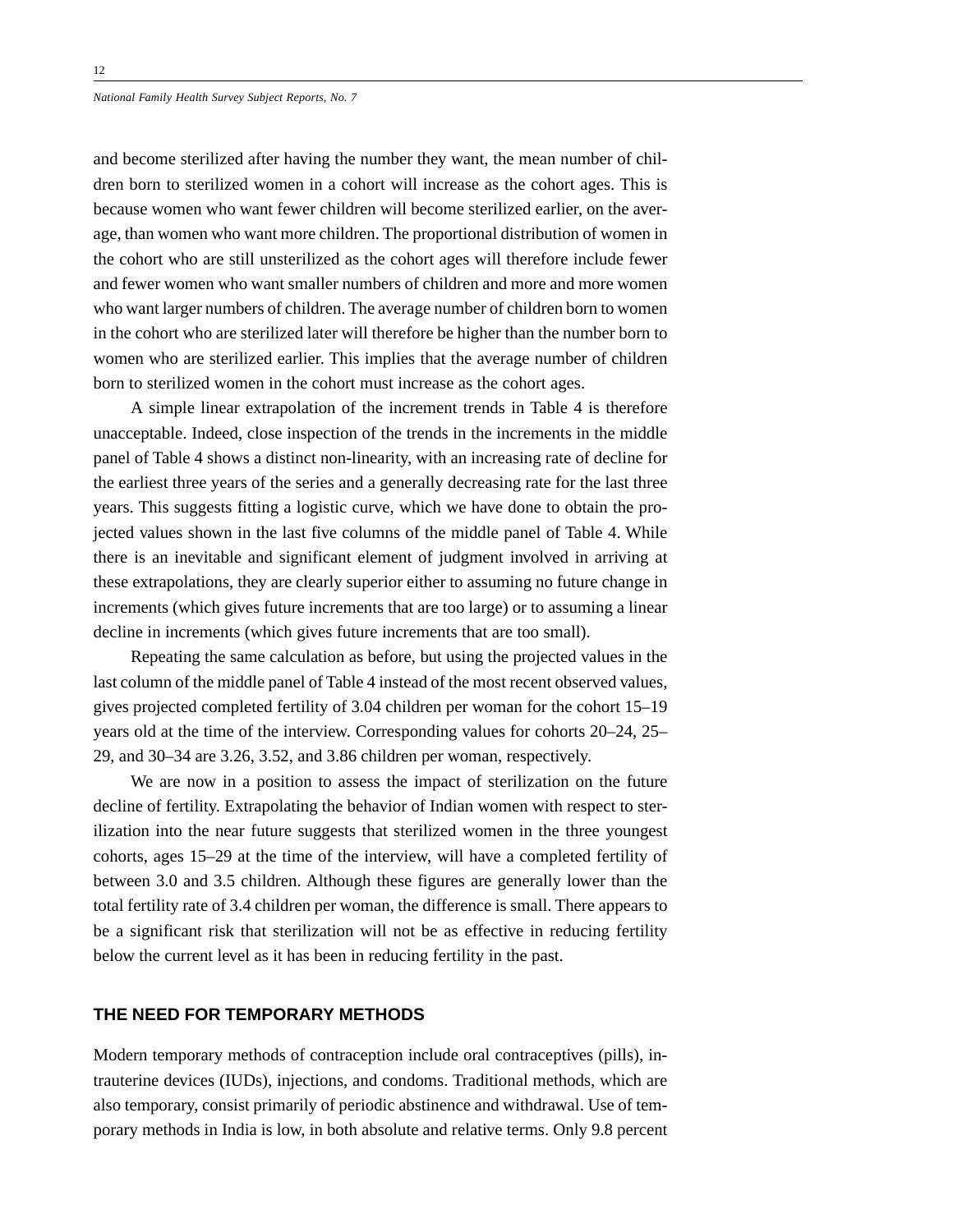of currently married women interviewed by the NFHS were using temporary methods, and they constituted only 24 percent of all currently married users (IIPS 1995, table 6.5; Ramesh, Gulati, and Retherford 1996, table 5.1). Use of particular temporary methods is extremely low—1 percent for pills and 2 percent each for IUDs and condoms. Nearly half of all temporary method use is of traditional methods.

Temporary methods may be used either to limit or to space births. One might expect that women who want no more children would prefer sterilization to a temporary method. Yet the NFHS shows that two-thirds of all Indian women using temporary methods want no more children; that is, they are using temporary methods to limit, not to space, births. Table 5 shows these percentages for all users of temporary methods and for users of each temporary method. Remarkably, the percentages of women wanting no more children are similar for users of all methods except injections and 'other', both of which involve very small numbers of women. These data indicate that, despite the widespread availability and use of sterilization, there is a need for temporary methods for limiting births.

| <b>Place of residence</b> | Want<br>more   | Want<br>no more | Other          | <b>Total</b> | <b>Number</b><br>of women |
|---------------------------|----------------|-----------------|----------------|--------------|---------------------------|
| India                     |                |                 |                |              |                           |
| All temporary methods     | 32             | 65              | 3              | 100          | 8,300                     |
| Pill                      | 35             | 63              | $\overline{2}$ | 100          | 1,013                     |
| <b>IUD</b>                | 31             | 64              | 5              | 100          | 1,590                     |
| Injection                 | 19             | 78              | 3              | 100          | 32                        |
| Condom                    | 32             | 64              | 4              | 100          | 2,054                     |
| Periodic abstinence       | 32             | 66              | $\overline{2}$ | 100          | 2,224                     |
| Withdrawal                | 36             | 62              | 3              | 100          | 1,202                     |
| Other                     | 9              | 83              | 9              | 100          | 185                       |
| Urban                     |                |                 |                |              |                           |
| All temporary methods     | 27             | 69              | 4              | 100          | 3,841                     |
| Pill                      | 31             | 67              | $\overline{2}$ | 100          | 425                       |
| <b>IUD</b>                | 29             | 66              | 5              | 100          | 865                       |
| Injection                 | 20             | 80              | 0              | 100          | 5                         |
| Condom                    | 29             | 66              | 5              | 100          | 1,279                     |
| Periodic abstinence       | 22             | 77              | $\overline{2}$ | 100          | 766                       |
| Withdrawal                | 28             | 69              | 4              | 100          | 455                       |
| Other                     | $\overline{2}$ | 96              | $\overline{2}$ | 100          | 46                        |
| Rural                     |                |                 |                |              |                           |
| All temporary methods     | 36             | 61              | 3              | 100          | 4,460                     |
| Pill                      | 37             | 60              | $\overline{2}$ | 100          | 588                       |
| <b>IUD</b>                | 33             | 63              | $\overline{4}$ | 100          | 724                       |
| Injection                 | 19             | 78              | 4              | 100          | 27                        |
| Condom                    | 37             | 60              | 4              | 100          | 775                       |
| Periodic abstinence       | 37             | 60              | $\overline{2}$ | 100          | 1,460                     |
| Withdrawal                | 40             | 58              | $\overline{2}$ | 100          | 747                       |
| Other                     | 11             | 78              | 11             | 100          | 139                       |

**Table 5 Percentage distribution of current users of temporary methods by desire for additional children and place of residence: India, 1992–93**

Source: NFHS data.

Note: Percentages may not add exactly to 100 because of rounding.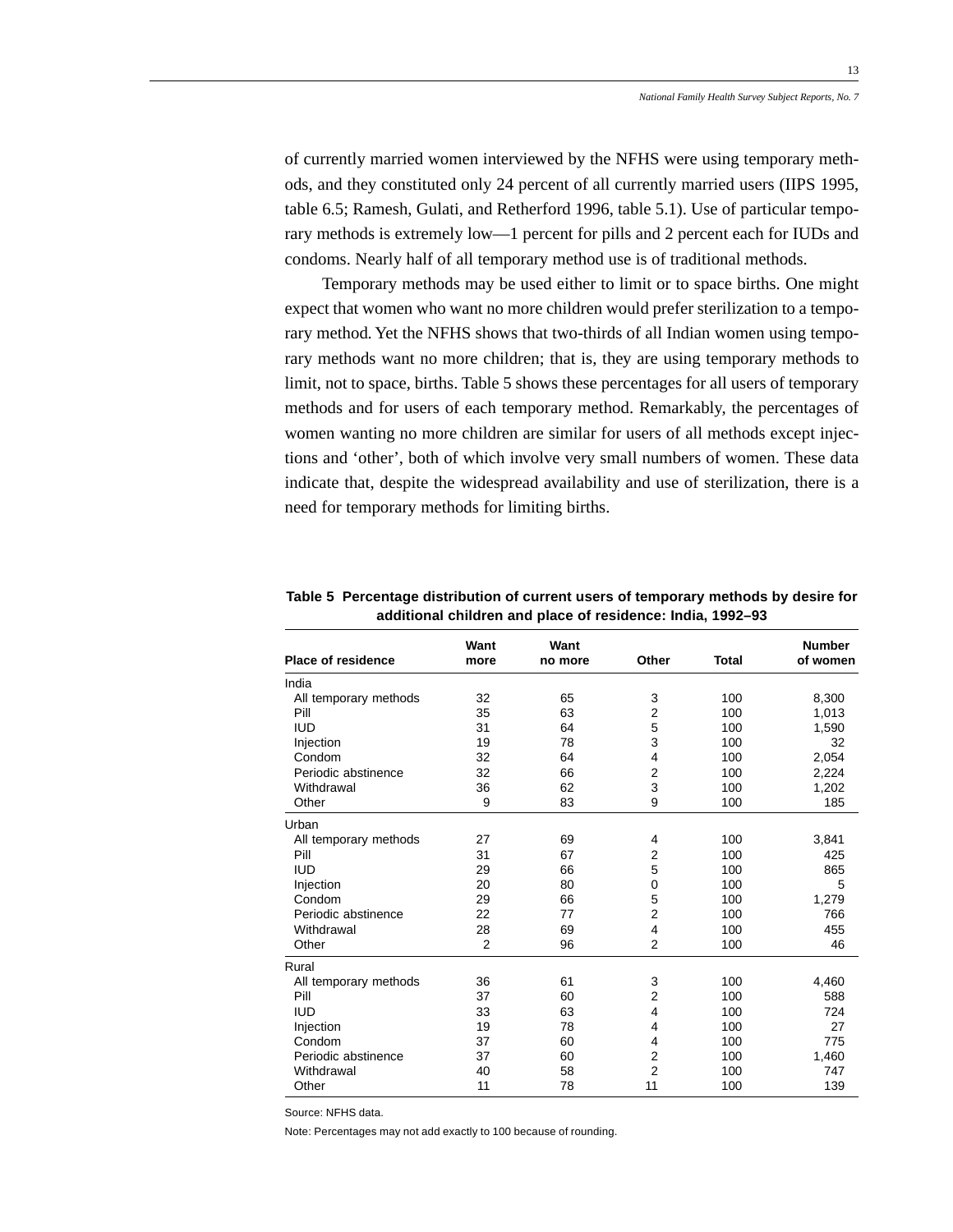A different kind of evidence is provided by non-using women who said they intended to use a method in the future and were asked which method they preferred. While 59 percent said they preferred sterilization, 36 percent said they preferred a temporary method (IIPS 1995, table 6.26). Five percent said they were uncertain. The percentage of intended users preferring temporary methods is thus larger by half than the 24 percent of current users who use temporary methods (IIPS 1995, table 6.6).

Non-users of contraception who say they do not want to have a child, either at all or in the near future, are identified as having 'unmet need' for family planning. Women who want no more children are classified as having unmet need for limiting births. Women who want more children after waiting two or more years are classified as having unmet need for spacing births. Also classified as having unmet need are pregnant women whose pregnancy was unwanted or mistimed and amenorrhoeic women whose last pregnancy was unwanted or mistimed.

For India as a whole, 19.5 percent of currently married women were identified as having unmet need, 8.5 percent with unmet need for limiting and 11.0 percent with unmet need for spacing (IIPS 1995, table 7.5). Both groups represent a need for temporary methods.

# **THE FERTILITY IMPACT OF TEMPORARY METHOD USE**

If all women classified as having unmet need for contraception became users, use would rise by half, from the 40.6 percent recorded in the NFHS (IIPS 1995, table 6.5) to 60.1 percent. The relationship between contraceptive prevalence and total fertility rates indicated by international data (Robey, Rutstein, and Morris 1992) suggests that this could lower the total fertility rates in India from 3.4 children per woman, the level indicated by the NFHS for the early 1990s, to 2.3 children per woman. Given current mortality levels in India, a total fertility rate of 2.3 is only slightly above the population-replacement level.

While this figure of 2.3 children per woman provides a useful benchmark, assessing the fertility decline likely to result from changes in contraceptive prevalence is problematic for several reasons. These include the confounding effect of continuing change in desired numbers of children and the tendency for self-selection among contraceptive users.

In particular, 56 percent of the women classified as having unmet need were identified as wanting another child after an interval of two or more years. If all these women were indeed to have another child, how much would birth intervals lengthen, and what effect would this have on the level of fertility? These questions, simple enough to pose, turn out to be difficult to answer. To answer them, in the next several sections we examine evidence on birth spacing in relation to temporary method use and the level of fertility.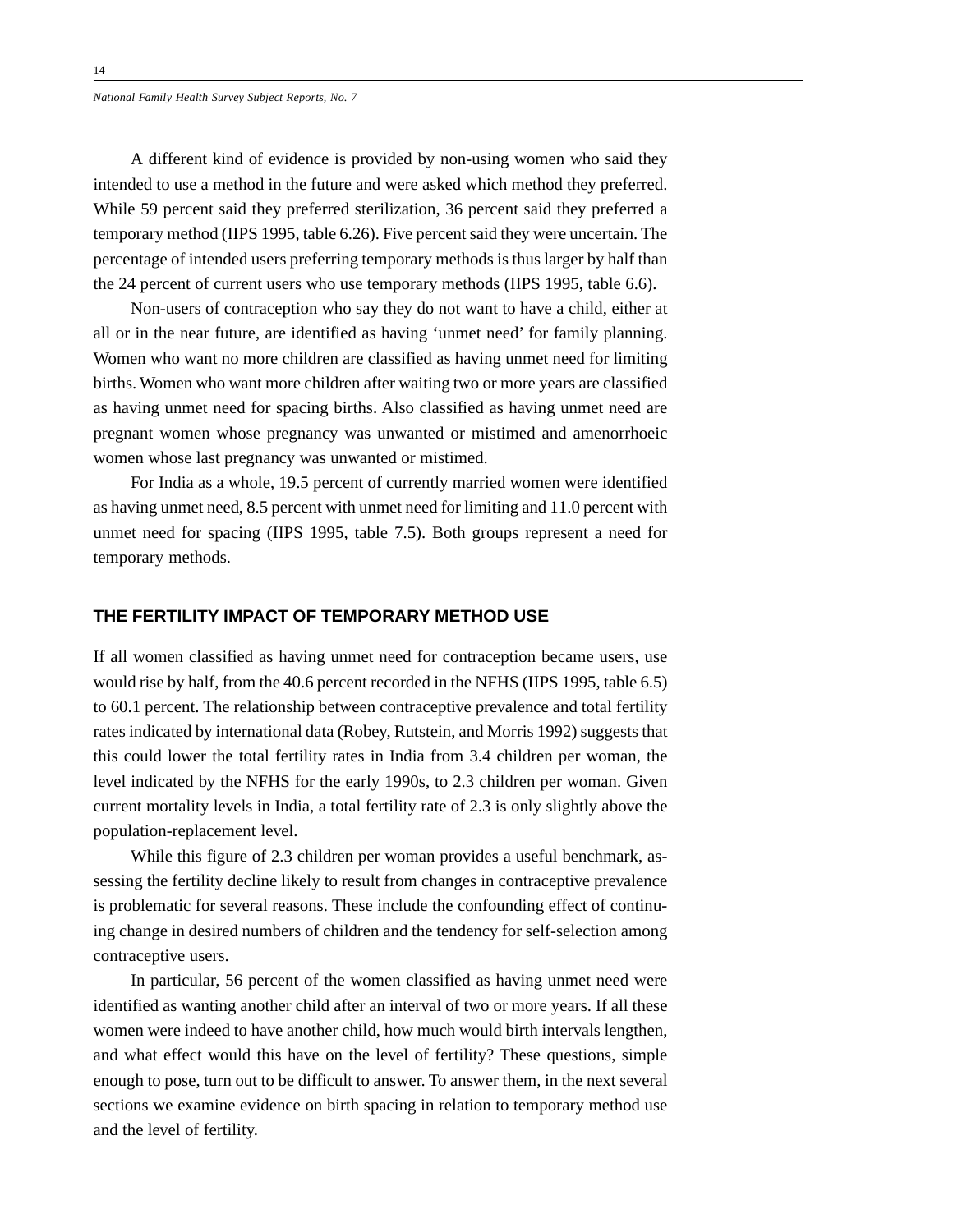#### **Contraceptive use, birth spacing, and fertility level**

A woman's reproductive history divides into three parts: the period prior to marriage, the closed intervals between marriage and first birth and between births, and the terminal open interval following the last birth. Childless women have neither closed nor open intervals. When analyzing data from a particular survey, we are also presented with the open interval between a woman's most recent birth and the time of the survey. The designation of such intervals as open is specific to the time of observation, however. An open interval of this type in one survey might, if the same woman were interviewed again, form part of a closed interval in a subsequent survey.

Permanent methods of contraception are by definition usable only for limiting childbearing, but temporary methods may be used for either spacing or limiting. Generally speaking, the use of temporary methods in closed birth intervals corresponds to birth spacing and the use of any contraceptive method in the terminal open interval following a woman's last birth corresponds to limiting. A woman may experience contraceptive failure, however, turning what was intended to be a terminal open interval into a closed interval; and a woman who uses contraception to delay a desired additional birth may find that she is unable to conceive, turning an intended closed interval into a terminal open interval.

Because temporary contraceptive methods may be used for limiting as well as for spacing, the relationship between the level of use of these methods and birth spacing is less simple than might at first be supposed. The use of temporary contraceptive methods for limiting obviously will not affect birth spacing except to the extent that users experience contraceptive failure. It would therefore be useful to identify temporary method use that occurs within closed and terminal open birth intervals. To do so, however, requires information on a woman's history of contraceptive use. Since the NFHS does not include this information, we must address the relationship between spacing and temporary method use indirectly.

The relationship between birth intervals and fertility level is similarly problematic. For women reproducing continuously over a fixed time interval, shorter intervals obviously result in more children and longer intervals in fewer children. But the two premises of this observation rarely hold. Women do not reproduce continuously, in general, because they have the option of stopping childbearing after any given number of children, and they do not reproduce over a fixed time interval because of the variability in both the age at initiation of childbearing and the age at which secondary sterility begins. Except in populations with very high fertility, longer birth intervals may simply spread the same number of births out over more of the reproductive age span, producing little or no effect on the total number of children born. While such spacing of births will tend to lower the period total fertility rate, the effect is transitory and is likely to be small.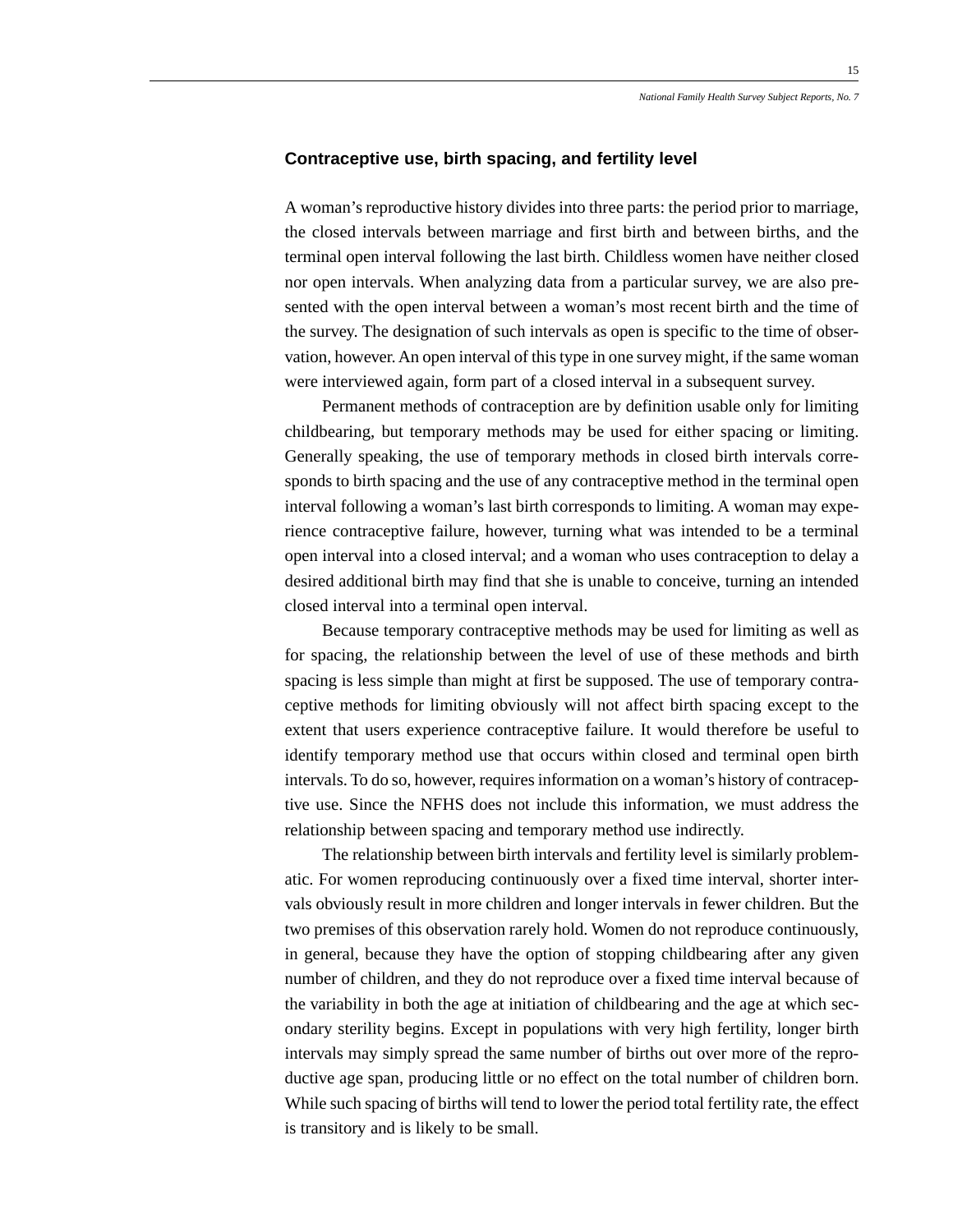## **Birth spacing in India in international perspective**

The next-to-last column of Table 1 shows the median last closed birth intervals terminating during the five years preceding the NFHS. The median interval for India is 31.6 months. The median interval for states ranges from 27.5 months for Meghalaya to 35.2 months for Goa. This variability is modest, given the large differences in other demographic characteristics, including fertility level. Median intervals for most states are within a few months of two and one-half years.

The length and variation of birth intervals in India are typical of developing countries generally. For the DHS data shown in Table 2, the median last closed interval (last column) over all surveys is 31.2 months, virtually identical to the median value for India. The range of median intervals is larger, but only because of two outlier countries with very long intervals, Indonesia (41.8 months) and Zimbabwe (37.4 months).

It might be supposed that birth intervals in developed, low-fertility countries would be longer than intervals in developing, high-fertility countries. In fact, the differences are very small. Published information strictly comparable to that just given for India and other developing countries is not available for developed countries, but we have assembled roughly comparable median closed birth intervals for 12 European countries and the United States (Ford 1984). Data are available only for the first-to-second and second-to-third birth intervals, which may be averaged for comparison with the values in Tables 1 and 2. The data for these 13 developed countries are shown in Table 6.

The medians are computed from synthetic cumulative-distribution functions for interbirth intervals derived by life-table methods. Since the distributions end at 84 months' duration, the medians are necessarily conditional on this interval, making them slightly lower than they would be if the truncation point were higher. The magnitude of the bias may be assessed by assuming that 3 percent of all intervals are longer than 84 months, a conservatively high figure, and recomputing the medians on this basis. This calculation shows biases varying from country to country, but in no case exceeding one month.

The median birth interval for the 13 developed countries shown in Table 6 is 32.6 months, only slightly longer than the medians for India and the developing countries shown in Table 2. The modest differences in length of birth intervals between developing and developed countries contrasts strikingly with the large differences in levels of fertility. Women in developed, low-fertility countries have the option of very long birth intervals, but few women exercise this option. This broad similarity of median birth intervals across countries with very different levels of fertility and contraceptive use suggests that most contraceptive use occurs in the terminal open interval following last birth, i.e., that most contraceptive use is for limiting rather than for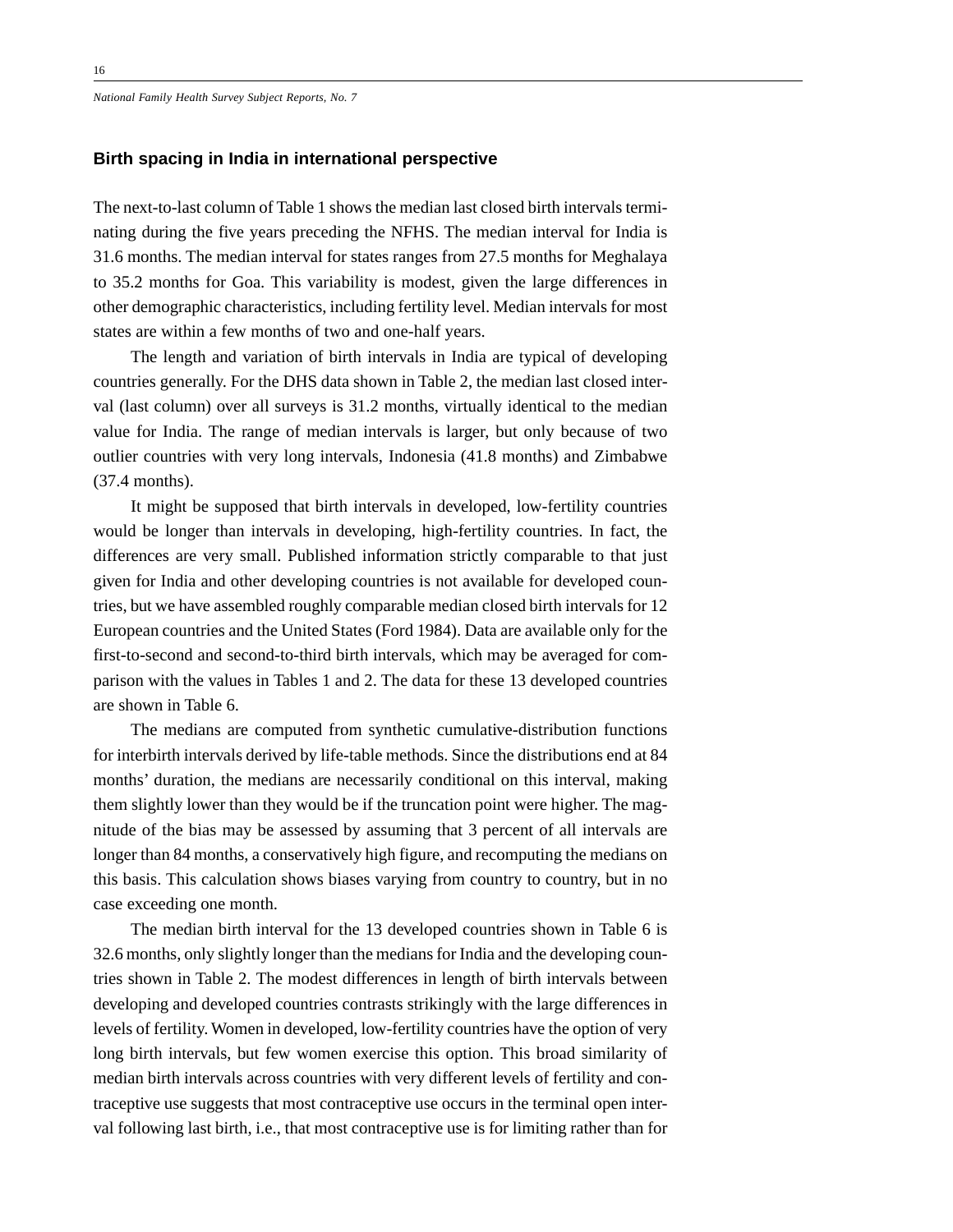| Country              | 1st to 2nd | 2nd to 3rd | Average |  |
|----------------------|------------|------------|---------|--|
| Belgium              | 27.0       | 31.8       | 28.5    |  |
| Czechoslovakia       | 37.2       | 38.4       | 37.5    |  |
| Finland              | 34.2       | 41.0       | 35.9    |  |
| France               | 32.7       | 33.0       | 32.8    |  |
| <b>Great Britain</b> | 29.2       | <b>NA</b>  | 29.2    |  |
| Hungary              | 35.6       | 34.0       | 35.3    |  |
| Italy                | 34.3       | 37.5       | 35.2    |  |
| Netherlands          | 30.0       | 36.0       | 31.5    |  |
| Norway               | 33.5       | 39.8       | 35.4    |  |
| Poland               | 31.9       | 33.7       | 32.4    |  |
| Spain                | 29.3       | 34.8       | 31.2    |  |
| <b>United States</b> | 31.5       | 35.0       | 32.6    |  |
| Yugoslavia           | 29.4       | 29.7       | 29.5    |  |
| Median               | 31.9       | 34.9       | 32.6    |  |

**Table 6 Median birth intervals in 13 developed countries: Recent years**

Source: Ford (1984).

Note: Due to limitations of data, the calculation of median intervals assumes the existence of no intervals greater than 84 months and also assumes a uniform distribution of births over the six-month interval in which the cumulative probability of 0.50 lies. These averages are weighted by the number of women completing an interval within 84 months.

NA—not available.

spacing births. Unfortunately, to bring direct evidence to bear on this point requires allocating contraceptive use to the three components of women's reproductive lives (the period prior to the first birth, the closed birth intervals, and the terminal open interval following the last birth). As noted earlier, this is possible only with information on history of contraceptive use, which is unavailable in the NFHS survey.

While it appears that most contraception is used to limit rather than to space births, this generalization is an oversimplification in one important respect, for the similarity in birth spacing between developed and developing countries results from quite different behavior. Breastfeeding in developing countries is far more widespread and prolonged than it is in developed countries, so that the duration of post-partum amenorrhoea is much shorter in developed than in developing countries. The fourthto-last column of Table 1 shows, for India, the duration of the median non-susceptible period resulting from the combined effect of post-partum amenorrhoea and postpartum abstinence. The value for India is 10.2 months, of which amenorrhoea accounts for 9.0 months (IIPS 1995 table 5.26). The third-to-last column of Table 2 shows similar statistics for the 28 DHS surveys, with a median over all surveys of 11.7 months.

In contrast, where there is little breastfeeding, the mean duration of post-partum amenorrhoea can be as low as 2–3 months (Bongaarts and Potter 1983). If women in developed countries did not use contraception for birth spacing, median birth intervals would be considerably shorter in developed countries than in developing countries. That median birth intervals in developed countries are as long as or longer than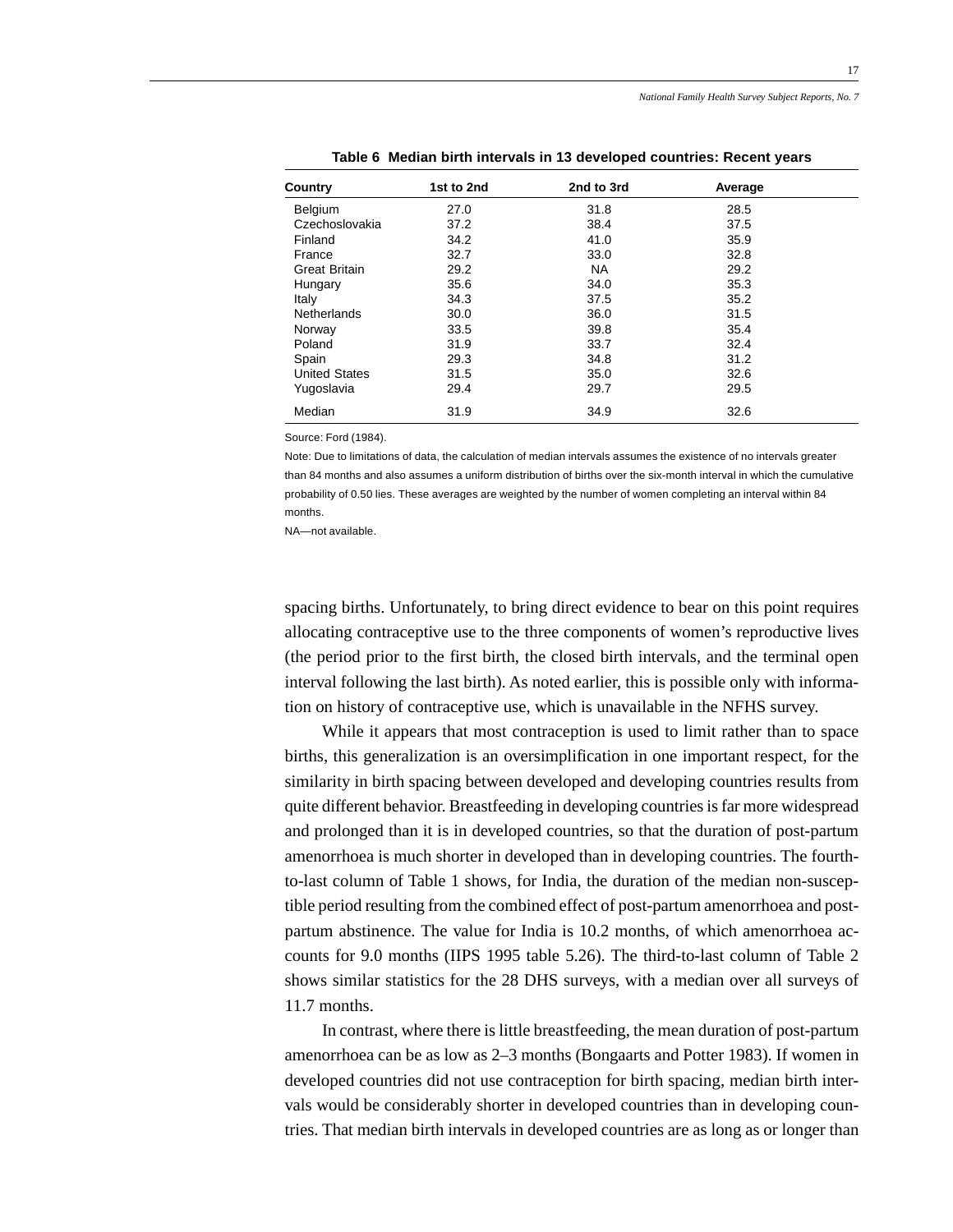median intervals in developing countries is thus indirect but clear evidence of birth spacing in developed countries. Since few women in developed countries have more than three children, however, the amount of implied contraceptive use within closed birth intervals is small in relation to the long period of protection required following the last birth. This suggests that even in developed countries most contraceptive use is for stopping rather than for spacing.

#### **Birth intervals by women's characteristics**

The small variation in typical birth-interval lengths leads us to ask how much birth intervals vary according to women's characteristics. The NFHS reports show the variation in median birth intervals by several characteristics, including the mother's age, order of prior birth, sex of prior birth, survival of prior birth, urban/rural residence, and mother's education, religion, and caste or tribe. Similar information is available for the DHS surveys listed in Table 2.

Remarkably, there is no large and consistent variation in birth-interval lengths for any of these variables except mother's age and survival of prior birth. Table 7 shows data for these characteristics for the 19 states of India in which the NFHS collected this information. The duration of birth intervals increases sharply with mother's age, from about two years for women in the 15–19 age group to about three

|                         |              |           |           | Age of mother |       |        | Survival of prior birth |                      |
|-------------------------|--------------|-----------|-----------|---------------|-------|--------|-------------------------|----------------------|
| <b>State</b>            | <b>Total</b> | $15 - 19$ | $20 - 29$ | $30 - 39$     | $40+$ | Living | Dead                    | Living minus<br>dead |
| India                   | 31.6         | 24.8      | 29.8      | 36.4          | 41.8  | 32.5   | 25.7                    | 6.8                  |
| Andhra Pradesh          | 33.4         | 26.0      | 31.8      | 41.1          | NA    | 34.1   | 25.4                    | 8.7                  |
| Assam                   | 29.8         | 23.7      | 28.6      | 32.4          | 37.4  | 31.0   | 24.9                    | 6.1                  |
| <b>Bihar</b>            | 33.9         | 23.3      | 31.7      | 37.2          | 43.4  | 34.8   | 26.1                    | 8.7                  |
| Delhi                   | 30.6         | <b>NA</b> | 28.5      | 36.9          | 39.0  | 31.6   | 23.9                    | 7.7                  |
| Goa                     | 35.2         | NA        | 29.6      | 39.7          | 50.3  | 35.7   | 25.5                    | 10.2                 |
| Gujarat                 | 30.0         | 22.7      | 28.1      | 34.9          | 34.7  | 30.6   | 25.5                    | 5.1                  |
| Haryana                 | 28.1         | 24.0      | 26.7      | 33.3          | 43.5  | 29.0   | 23.7                    | 5.3                  |
| <b>Himachal Pradesh</b> | 28.3         | <b>NA</b> | 26.5      | 35.2          | 50.1  | 28.6   | 23.1                    | 5.5                  |
| Jammu Region            | 30.9         | <b>NA</b> | 27.6      | 36.6          | 49.5  | 31.1   | 25.9                    | 5.2                  |
| Karnataka               | 29.9         | 24.9      | 29.3      | 34.9          | 38.5  | 30.6   | 25.0                    | 5.6                  |
| Kerala                  | 34.9         | <b>NA</b> | 31.2      | 44.3          | 46.0  | 34.9   | 33.5                    | 1.4                  |
| Madhya Pradesh          | 32.1         | 27.8      | 30.2      | 35.6          | 38.7  | 33.0   | 26.9                    | 6.1                  |
| Maharashtra             | 28.7         | 24.9      | 28.1      | 35.1          | 34.0  | 29.4   | 24.1                    | 5.3                  |
| Orissa                  | 32.7         | 23.2      | 31.3      | 36.7          | 49.1  | 34.2   | 26.3                    | 7.9                  |
| Punjab                  | 29.3         | <b>NA</b> | 27.5      | 35.5          | 42.5  | 29.7   | 24.8                    | 4.9                  |
| Rajasthan               | 32.5         | 24.5      | 30.6      | 36.4          | 43.2  | 33.1   | 28.0                    | 5.1                  |
| Tamil Nadu              | 31.6         | <b>NA</b> | 29.0      | 40.1          | 50.1  | 32.3   | 24.8                    | 7.5                  |
| Uttar Pradesh           | 32.1         | 23.3      | 29.6      | 34.7          | 39.6  | 33.2   | 26.2                    | 7.0                  |
| West Bengal             | 31.7         | 25.5      | 30.4      | 37.1          | 40.2  | 33.0   | 25.0                    | 8.0                  |

**Table 7 Median last closed birth intervals (in months), by age of mother and survival of prior birth: 19 states of India, 1992–93**

Source: NFHS state reports.

NA—not available.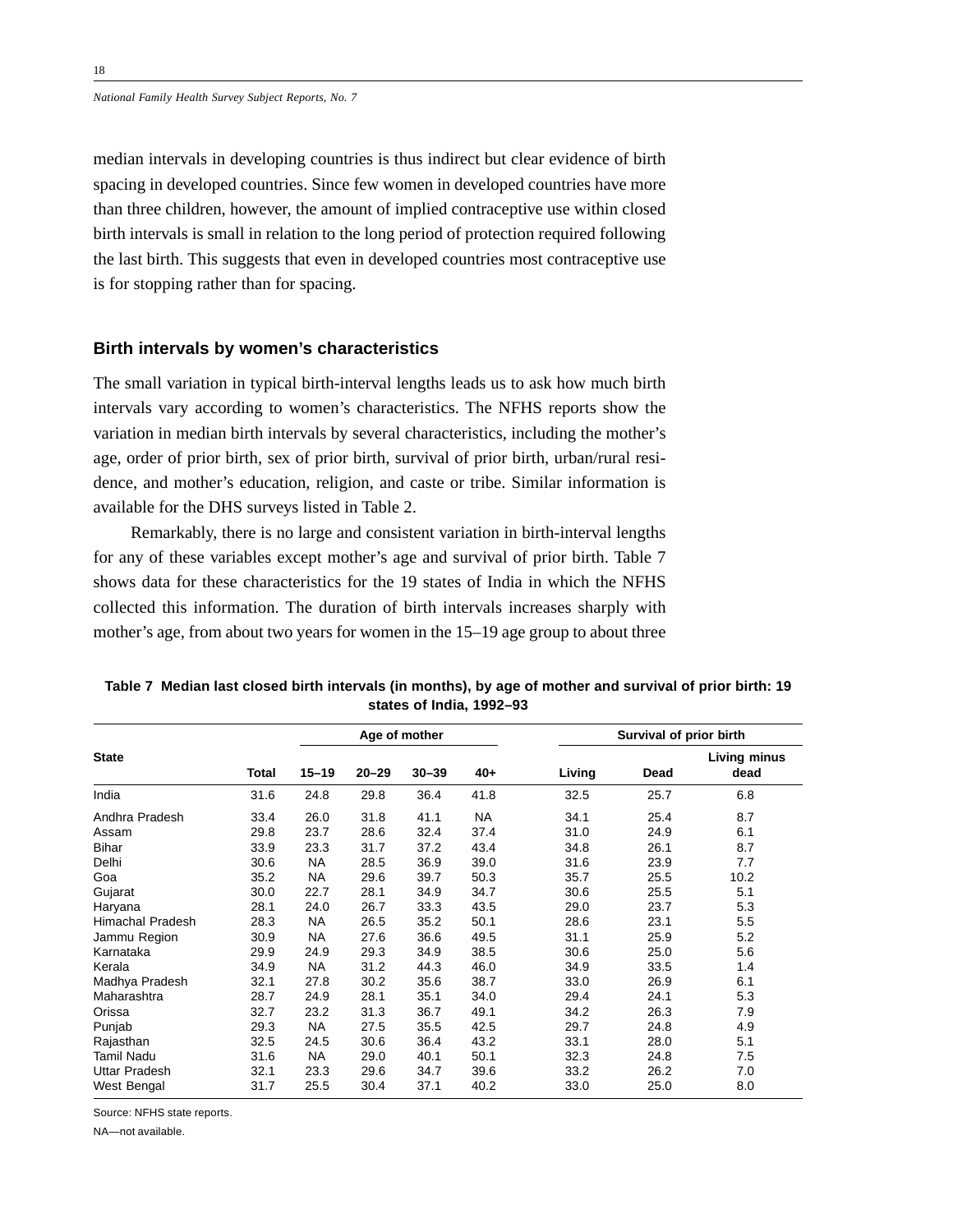and one-half years for women 40 and older. Median birth intervals for which the initial child was surviving at the time of the interview are about seven months longer than intervals for which the initial child was deceased, on the average.

These observations hold for developing countries generally. For the DHS surveys shown in Table 8, strong and consistent variation in birth-interval length is observed only by mother's age and survival of prior birth. The patterns for these countries are similar to those for India.

### **Temporary methods and birth spacing: Empirical evidence**

We have seen that the effect of temporary method use on the length of birth intervals depends on the extent to which these methods are used for limiting rather than spacing births. If all use of temporary methods occurs in closed birth intervals, there may

|                            |         |              |           |           | Age of mother |       |        | Survival of prior birth |                             |
|----------------------------|---------|--------------|-----------|-----------|---------------|-------|--------|-------------------------|-----------------------------|
| Country                    | Year    | <b>Total</b> | $15 - 19$ | $20 - 29$ | $30 - 39$     | $40+$ | Living | Dead                    | <b>Living minus</b><br>dead |
| Bangladesh                 | 1993-94 | 34.7         | 26.0      | 33.9      | 36.6          | 37.5  | 35.8   | 26.4                    | 9.4                         |
| <b>Bolivia</b>             | 1994    | 29.7         | 21.5      | 27.0      | 31.3          | 36.7  | 30.2   | 26.2                    | 4.0                         |
| Brazil (northeastern)      | 1991    | 27.6         | 15.8      | 25.5      | 29.3          | 37.0  | 27.6   | 27.4                    | 0.2                         |
| <b>Burkina Faso</b>        | 1993    | 34.7         | 24.6      | 33.1      | 35.8          | 37.4  | 34.4   | 27.7                    | 6.7                         |
| Cameroon                   | 1991    | 30.3         | 27.2      | 29.0      | 31.4          | 36.5  | 30.9   | 25.7                    | 5.2                         |
| Colombia                   | 1990    | 33.0         | 22.1      | 27.6      | 42.8          | 48.4  | 33.1   | 25.8                    | 7.3                         |
| Côte d'Ivoire <sup>a</sup> | 1994    | 33.2         | 30.4      | 32.6      | 33.8          | 35.0  | 34.1   | 26.7                    | 7.4                         |
| Dominican Republic         | 1991    | 28.5         | 20.1      | 25.8      | 36.7          | 43.9  | 28.8   | 24.3                    | 4.5                         |
| Egypt                      | 1992    | 29.9         | 22.8      | 26.5      | 33.0          | 41.4  | 30.6   | 24.4                    | 6.2                         |
| Ghana                      | 1993    | 36.4         | <b>NA</b> | 34.2      | 38.2          | 39.0  | 37.1   | 30.5                    | 6.6                         |
| Haiti <sup>a</sup>         | 1994-95 | 30.4         | 27.1      | 27.9      | 32.0          | 35.0  | 30.9   | 26.6                    | 4.3                         |
| Indonesia                  | 1994    | 41.8         | 25.9      | 35.1      | 47.4          | 47.4  | 43.6   | 28.5                    | 15.1                        |
| Madagascar                 | 1992    | 28.9         | 22.9      | 27.0      | 30.2          | 35.6  | 29.5   | 25.0                    | 4.5                         |
| Malawib                    | 1992    | 32.7         | 24.2      | 30.7      | 34.6          | 36.5  | 34.0   | 26.7                    | 7.3                         |
| Morocco                    | 1992    | 31.2         | 20.0      | 27.4      | 32.6          | 37.5  | 32.1   | 22.8                    | 9.3                         |
| Namibia                    | 1992    | 33.5         | <b>NA</b> | 31.2      | 35.0          | 37.2  | 34.1   | 26.9                    | 7.2                         |
| Niger                      | 1992    | 30.1         | 23.8      | 28.9      | 31.4          | 33.6  | 32.1   | 25.3                    | 6.8                         |
| Nigeria                    | 1990    | 30.2         | 25.2      | 28.6      | 30.9          | 36.4  | 30.9   | 26.9                    | 4.0                         |
| Pakistan                   | 1990-91 | 29.1         | 23.7      | 26.8      | 30.8          | 37.9  | 30.0   | 23.7                    | 6.3                         |
| Paraguay                   | 1990    | 27.7         | 20.7      | 25.1      | 29.5          | 33.5  | 27.9   | 24.0                    | 3.9                         |
| Peru                       | 1991-92 | 30.6         | 21.5      | 26.8      | 34.7          | 39.2  | 31.2   | 25.2                    | 6.0                         |
| Philippines                | 1993    | 28.1         | 19.3      | 24.6      | 30.9          | 36.4  | 28.4   | 24.2                    | 4.2                         |
| Rwanda                     | 1992    | 31.6         | 23.4      | 28.8      | 32.6          | 34.5  | 32.5   | 24.5                    | 8.0                         |
| Tanzania                   | 1991-92 | 33.3         | 25.4      | 30.9      | 35.0          | 38.1  | 33.9   | 28.3                    | 5.6                         |
| Zambia                     | 1992    | 31.4         | 26.3      | 29.9      | 33.2          | 36.2  | 32.0   | 27.3                    | 4.7                         |
| Zimbabwe                   | 1994    | 37.4         | 29.0      | 34.7      | 40.6          | 41.2  | 38.0   | 27.7                    | 10.3                        |

**Table 8 Median last closed birth intervals (in months), by age of mother and survival of prior birth: selected developing countries, 1987–96**

Source: DHS reports.

a. Published reports for Haiti and Côte d'Ivoire show the interval for prior child deceased to be longer than the interval for prior child living, but this is a typographical error.

b. Data for Malawi are given in five-year age groups for ages 20–39. Age groups are averaged for comparability with other countries.

NA—not available.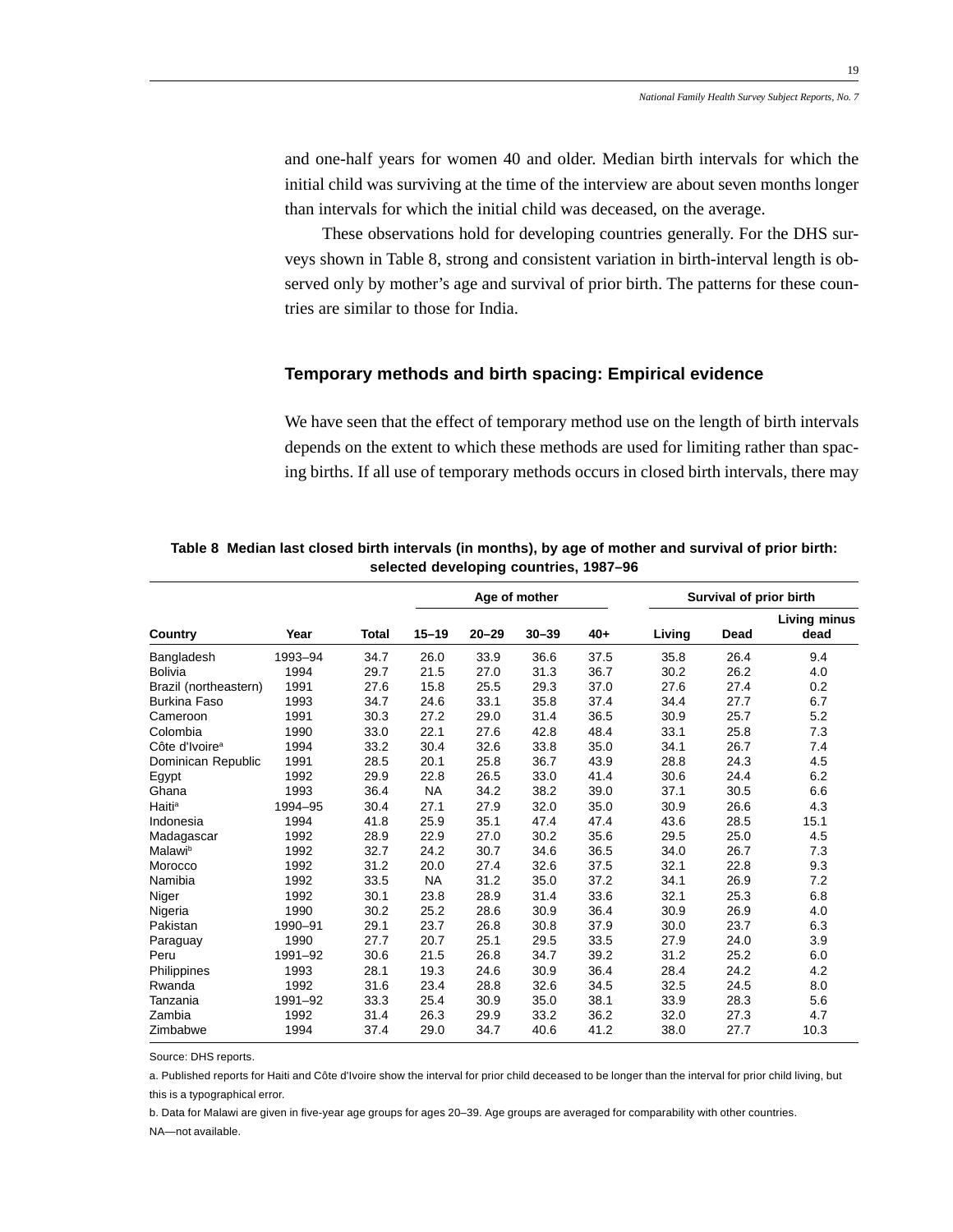be a substantial lengthening of intervals. If all use of temporary methods occurs in the terminal open interval following the last birth, there will be no effect on interval length.

Because the available data do not allow us to identify the use of temporary methods as being in closed or open intervals, we proceed indirectly by looking at the covariation between current use of modern temporary methods and the median last closed birth interval for several populations. This is not an ideal test, for women who are currently using such methods were not necessarily using them during their last closed birth interval. It is the best we can do with the available data, however, and it is reasonable to assume some correlation between current use and use during the last closed interval.

Figure 1 plots the median last closed birth interval against the percentage of women currently using modern temporary methods for the 25 states of India. There is no tendency for states with higher levels of use of temporary methods to have longer birth intervals. All states except Delhi and Punjab show levels of temporary method use under 10 percent. The length of birth intervals in Delhi, with more than 30 percent of ever-married women using a modern temporary method, and Punjab, with a level of nearly 20 percent, is generally similar to the level for the other states. The same conclusion applies if we replace current use by ever use or modern temporary methods by traditional methods.





**Figure 1 Median last closed birth interval and percentage of women currently using**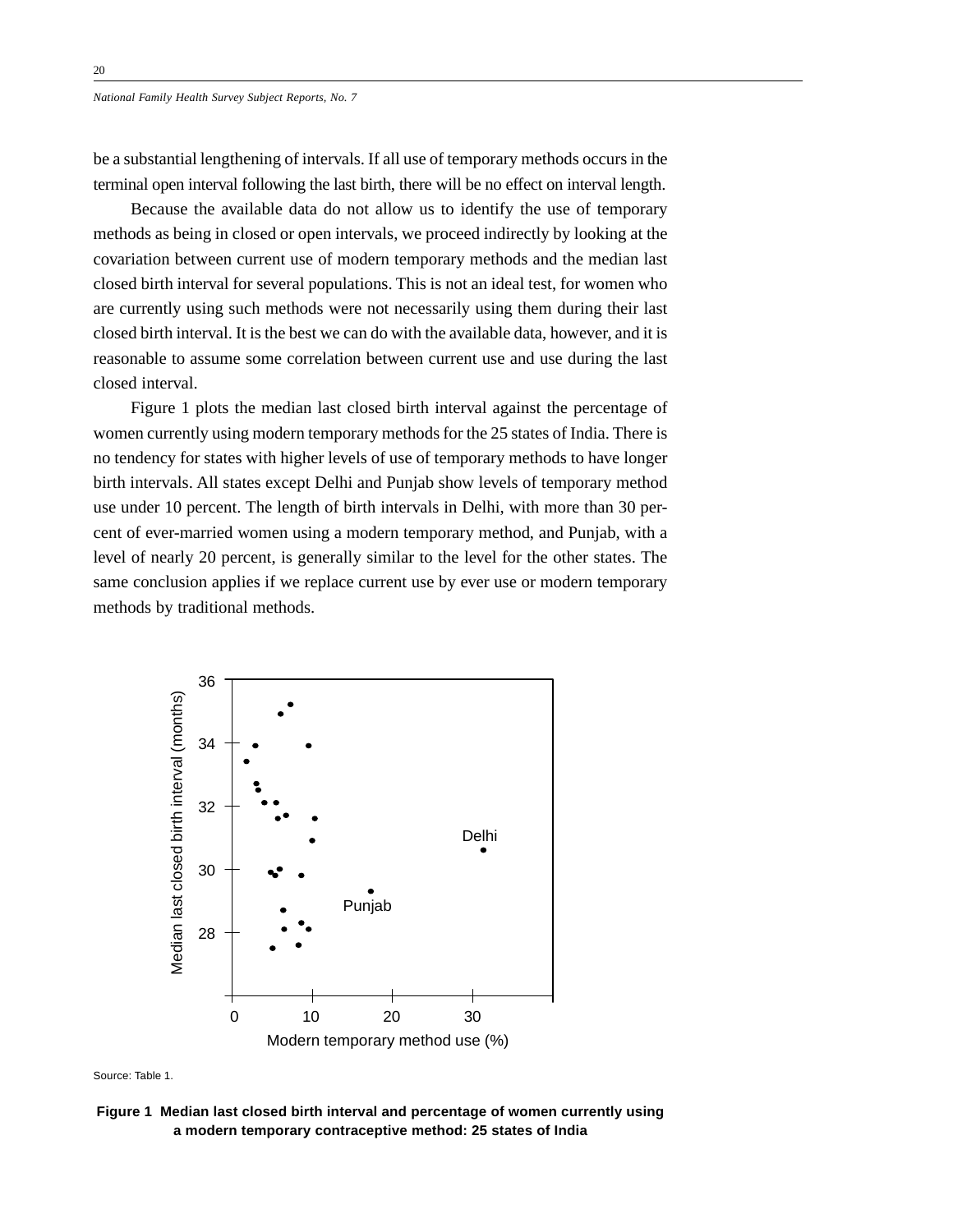The states of India provide a poor basis for estimating the birth-interval-lengthening effect of temporary method use, however, because of the low variability of temporary method use between states. A second test is provided by data for the DHS surveys shown in Table 2, among which the range of variation in temporary method use is greater. Figure 2 shows median last closed birth intervals plotted against the percentages of women currently using modern temporary methods for the 27 countries for which this information is available. While there appears to be some tendency toward positive correlation, it is due entirely to the points for Indonesia and Zimbabwe.

We have identified six DHS countries for which published data on birth intervals and temporary method use are available for varying numbers of subnational units—Bangladesh, Colombia, Indonesia, Morocco, Peru, and Tanzania. These data (not shown but available in the published reports) do indicate a relationship between the use of temporary contraceptive methods and the length of birth intervals, as shown in Figure 3. The fitted lines for Bangladesh, Colombia, Indonesia, Morocco, and Peru give slopes of 0.20, 0.54, 0.38, 0.16, and 0.31, respectively. No line has been fitted for Tanzania, for which there is clearly no relationship.

On close inspection of Figure 3, it will be seen that there is no relationship between temporary method use and the length of birth intervals if attention is re-



Source: Table 2.

**Figure 2 Median last closed birth interval and percentage of women currently using a modern temporary contraceptive method: Selected developing countries**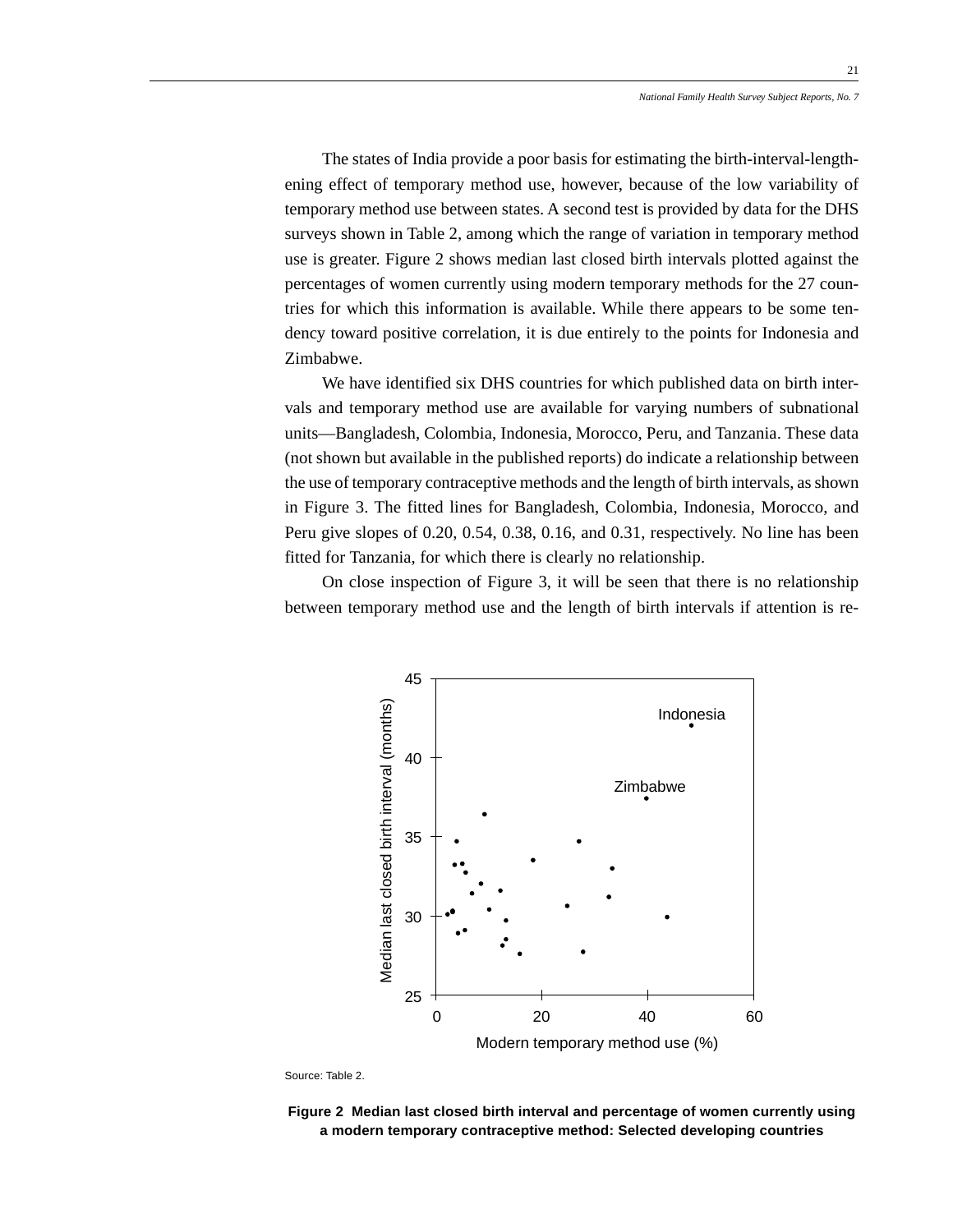

Source: Published DHS reports.

**Figure 3 Median last closed birth interval and percentage of women currently using a modern temporary contraceptive method: Subnational data for six developing countries**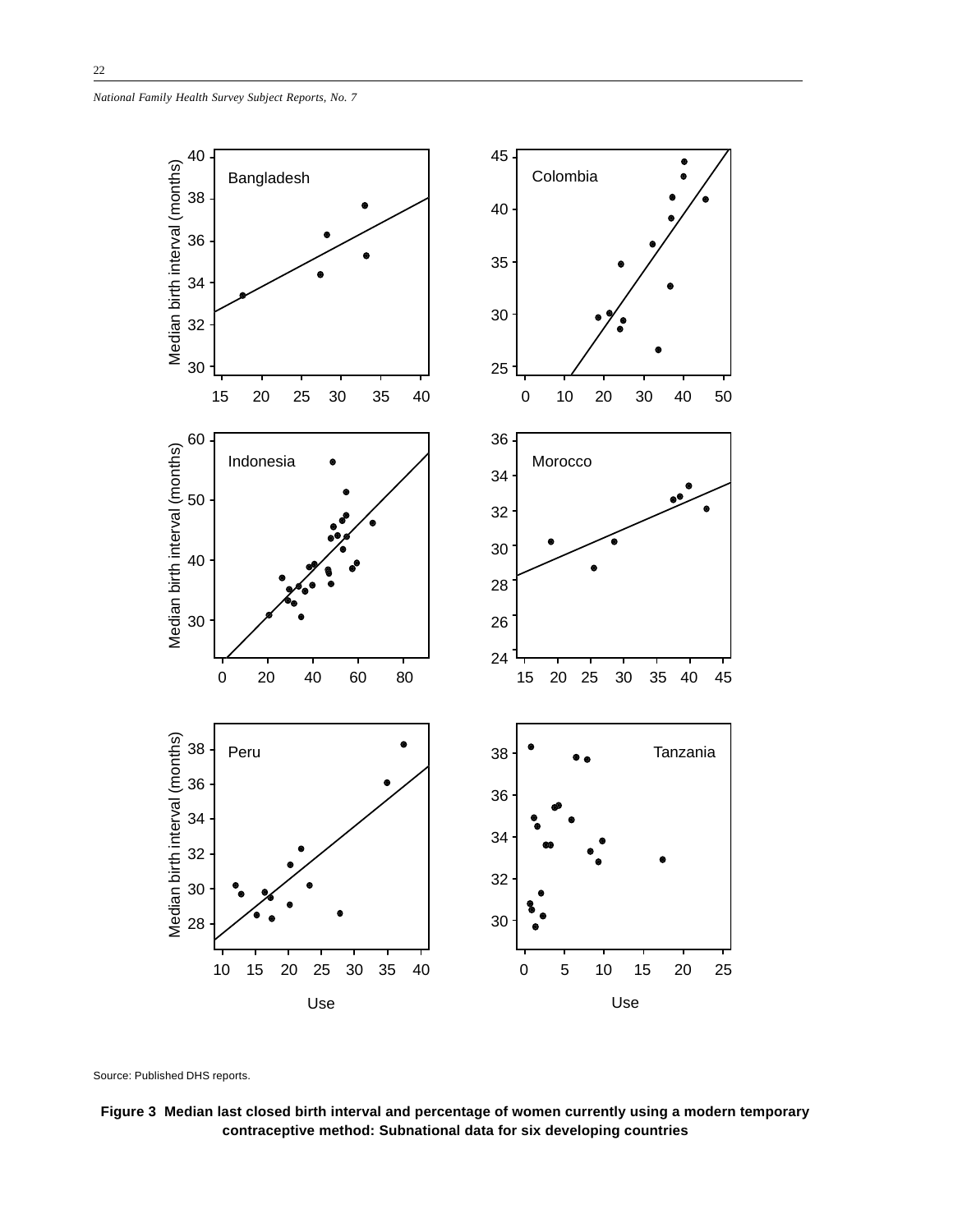stricted to the data points corresponding to use levels below 30 percent. This suggests a threshold effect in the relation between temporary method use and the length of birth intervals. As long as the use of temporary methods is lower than about 30 percent, varying the level of this use has no discernible effect on the length of birth intervals. Beyond this threshold level, increased use of temporary methods results in longer birth intervals.

It is not surprising that there should be little use of contraception for spacing at low use levels and increasing use for spacing as use levels rise. It is plausible that the first women to use contraception in a society are those concerned mainly with limiting births and that contraceptive use for spacing occurs only when use has become more widespread. In other words, women's behavior, in general, only gradually extends from using contraception for limiting births to using contraception for spacing births.

The appearance of a threshold effect at 30 percent is puzzling, however. It is difficult to see why there should be a discontinuity between overall use levels below or above any particular level. If there were such a discontinuity, it would be unclear why the threshold level would be the same in every country. Although we do not doubt that contraceptive spacing is initially low and increases disproportionately with overall level of use, we suspect that the apparent threshold may simply be a quirk of the limited data available.

The conclusion pointed to by the evidence presented in this section is that when the overall level of contraceptive use is low, most contraceptive use is for limiting births and very little is for spacing births. Only when the level of use becomes substantially higher than it currently is in India can we expect to find significant use for spacing and a positive relationship between the level of temporary-method use and the length of birth intervals.

## **Birth spacing and level of fertility: Empirical evidence**

We have seen that longer birth intervals imply lower fertility only when fertility is very high. There is no necessary relation between birth-interval length and the level of fertility when fertility is low or when it is moderate as it is currently in India. In this section we ask whether there is an empirical relation between the level of fertility and the length of birth intervals.

Figure 4 shows the relation between the total fertility rate and the median last closed birth interval for the 25 Indian states listed in Table 1. Based on the fitted line, an increase of one month in the median birth interval corresponds to a decline in the total fertility rate of 0.075 children per woman. The scatter of the observed points about the fitted line is so great, however, that one would not have confidence that such a lengthening of intervals would in fact result in a decline in fertility of this magnitude.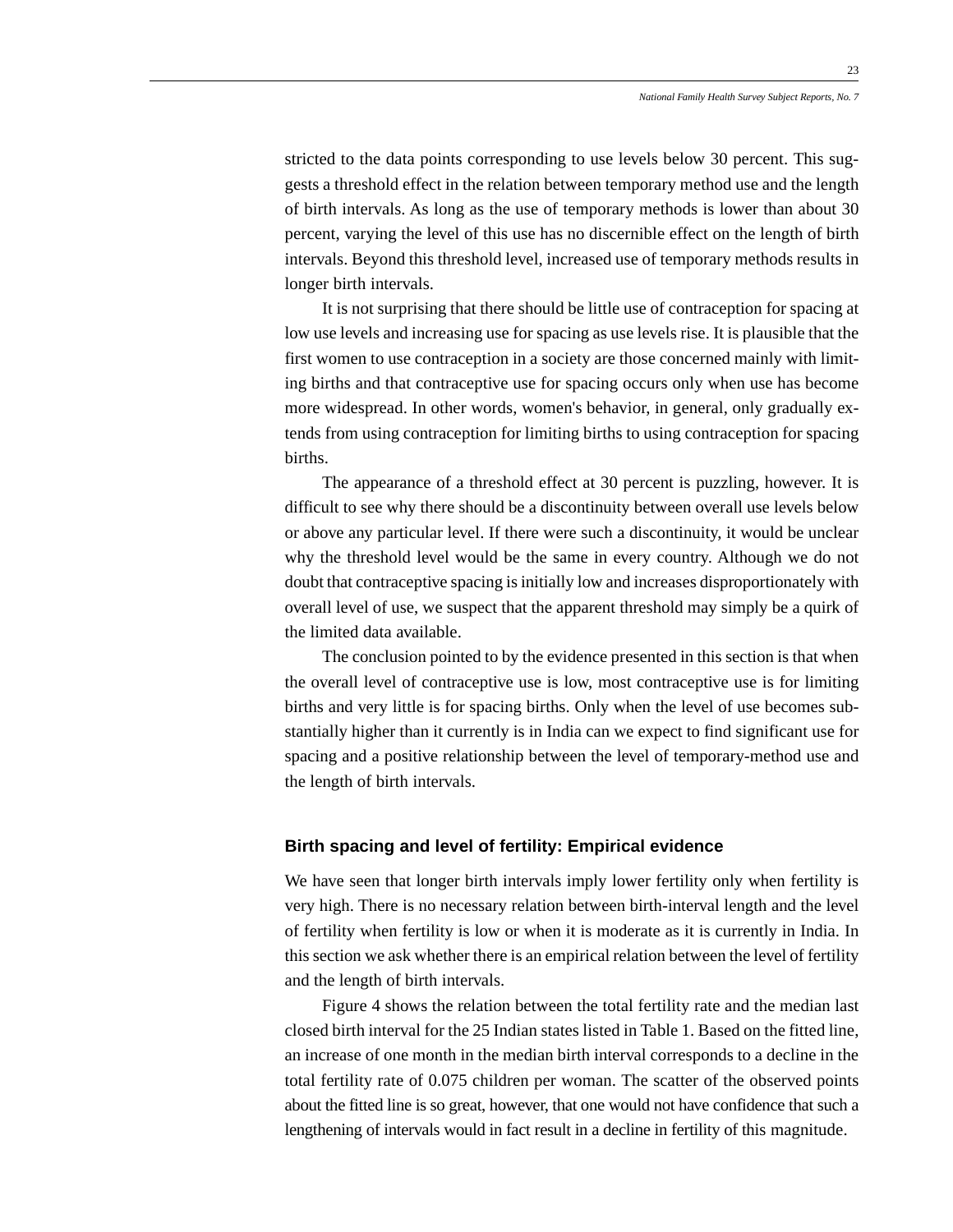Figure 5 shows the same picture for the DHS countries listed in Table 2. The fitted line indicates a reduction of 0.04 children per woman for each one-month increase in the median birth interval, just over one-half the value for Figure 4. Again, there is considerable scatter of the observed points about the fitted line.

Figure 6 shows the same picture for subnational data from five of the six countries shown in Figure 3—Bangladesh, Colombia, Indonesia, Morocco, and Peru. (Total fertility rates for the subnational units of Tanzania are not available.) The range of median intervals for Bangladesh, Morocco, and Peru is too small to support fitting a line; but the slopes of the fitted lines for Colombia and Indonesia are -0.09 and -0.08, respectively. This suggests that lengthening birth intervals by one month might reduce the total fertility rate by just under one-tenth of a child per woman, a very small effect.

# **DISCUSSION**

We are now in a position to consider again the likely impact of meeting the unmet need for modern temporary methods of contraception in India. Recall that the NFHS estimates that 19.5 percent of currently married women have an unmet need for contraception, of which 8.5 percent is for limiting and 11.0 percent for spacing (IIPS 1995, table 7.5). If all these women became users of contraception, use would rise from 40.6 percent (IIPS 1995, table 6.5) to 60.1 percent. Given the relationship be-





**Figure 4 Total fertility rate and median last closed birth interval: 25 states of India**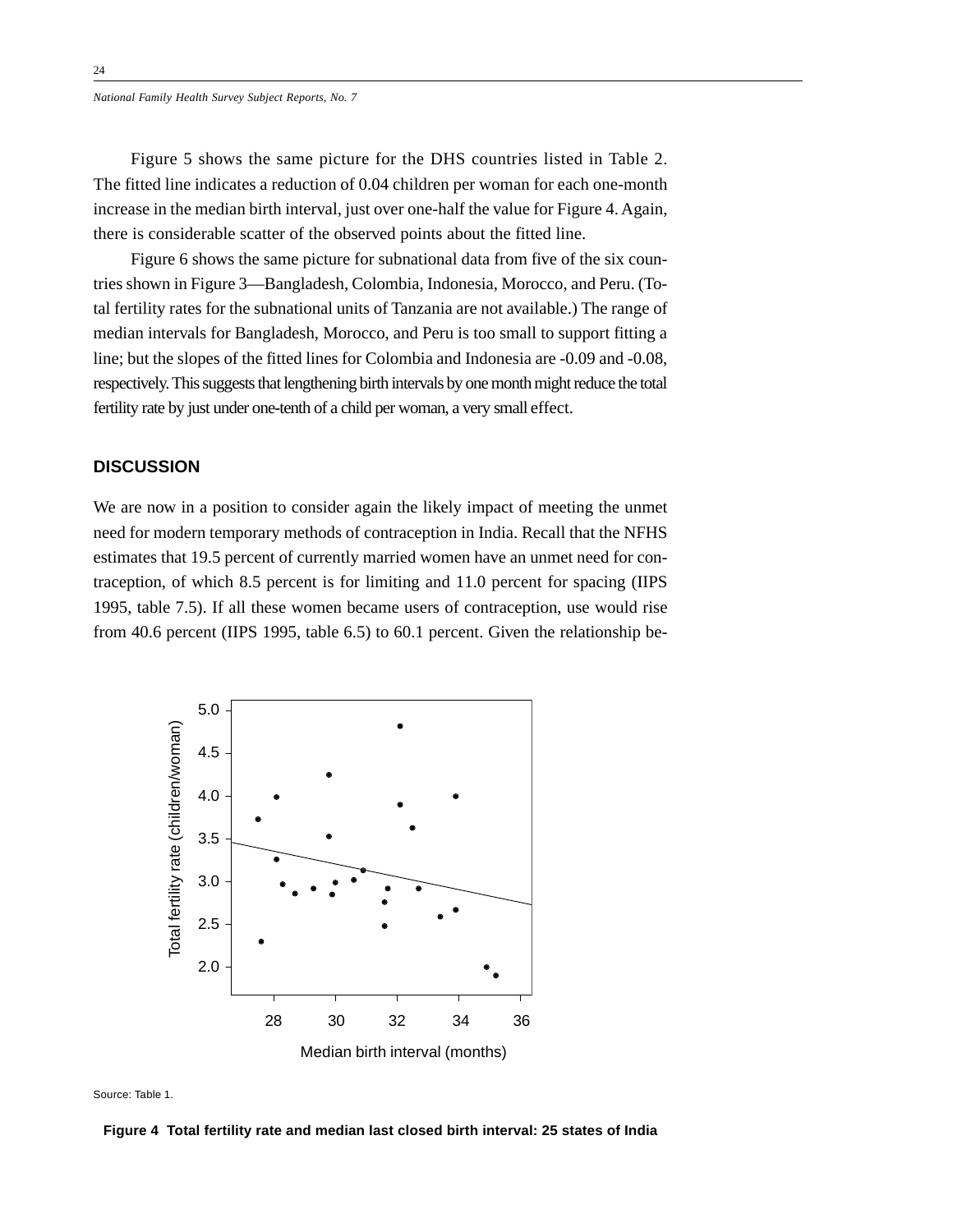tween the total fertility rate and contraceptive prevalence observed internationally (Robey, Rutstein, and Morris 1992), this increase in use could lower the total fertility rate by about one child per woman.

If all women with unmet need for spacing were to begin using modern temporary methods, the level of use of these methods would rise from the 5.5 percent recorded in the NFHS (Table 1) to 16.5 percent. Evidence from India and other developing countries generally suggests that such an increase would have no effect on the length of birth intervals, 16.5 percent being far below the level of 30 percent at which we discern a relationship between these two variables in international data.

On the one hand, this result means that no fertility decline should be expected as a result of lengthening birth intervals. This conclusion is not as surprising as it might at first seem. When fertility falls to the levels currently observed in India, childbearing typically ceases long before the end of the reproductive age span. The NFHS results show that the median age at last birth for 40–49-year-old women was 30.6 years (IIPS 1995, table 5.19). For a woman who has four children, increasing the length of all closed birth intervals by three months, a very substantial increase in view of the modest overall variation in typical birth-interval lengths, would increase her age at last birth by less than one year. Increasing the expected age at last birth by one year in a woman's early 30s poses little risk that the woman will become infertile before having this birth. Spacing births at this moderate level of fertility will merely spread



Source: Table 2.

**Figure 5 Total fertility rate and median last closed birth interval: Selected developing countries**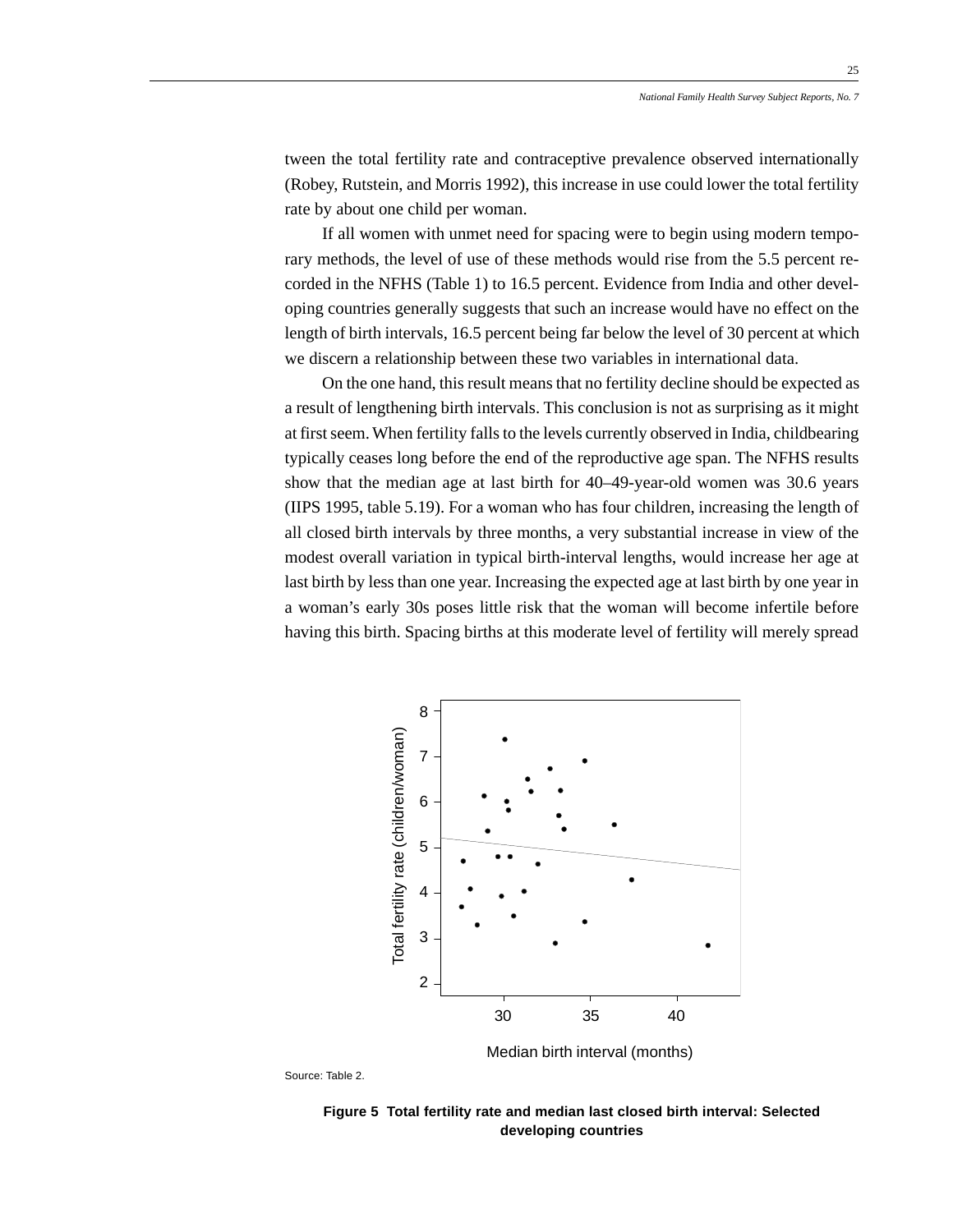

Source: Published DHS reports.

**Figure 6 Total fertility rate and median last closed birth interval: Subnational data for six developing countries**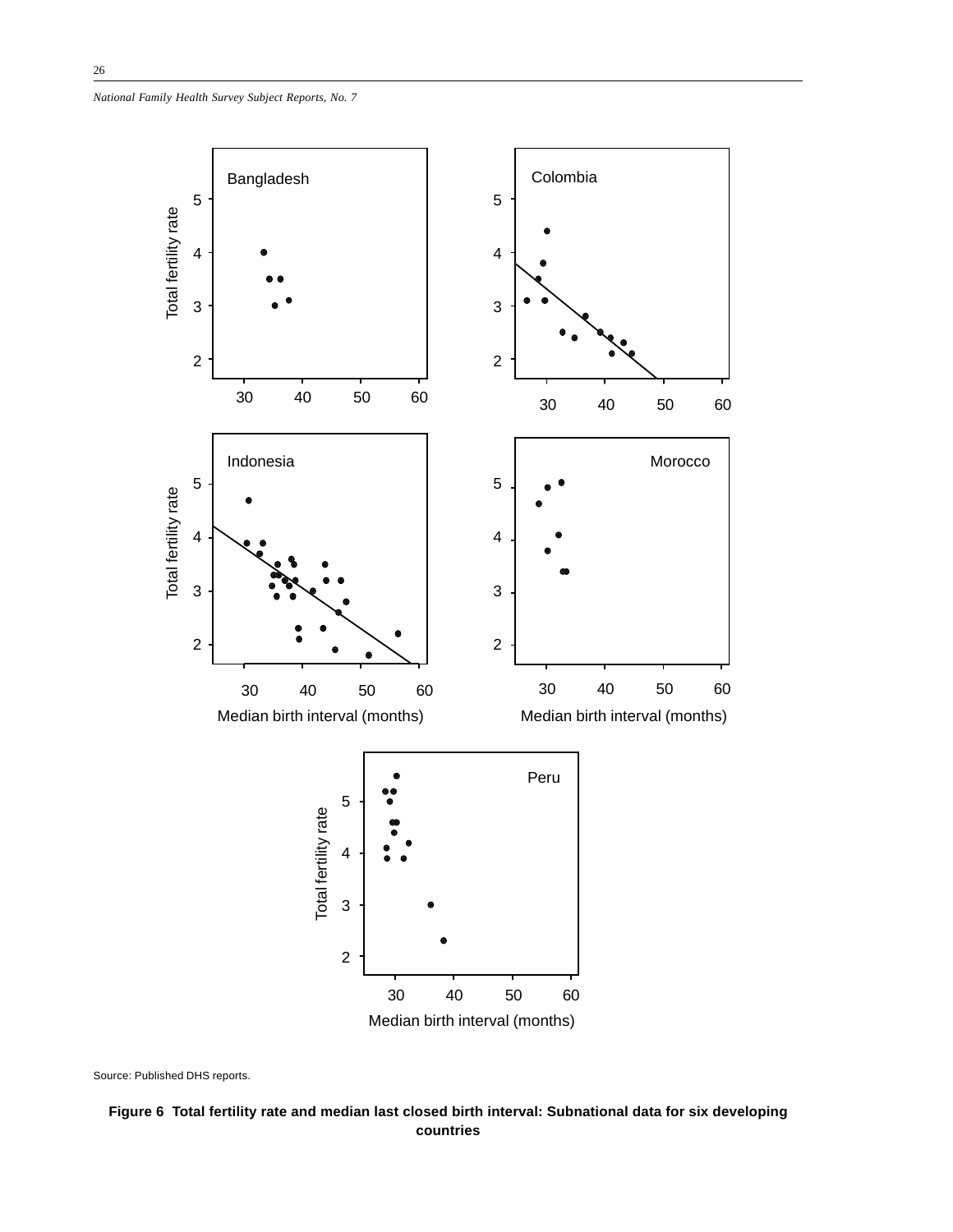a woman's births over a slightly longer interval, producing a negligible effect on the total number of children she bears.

On the other hand, the same evidence that suggests that birth intervals would not lengthen also suggests that most of the increased use of temporary methods might well turn out to be for limiting births rather than for spacing them. This suggestion appears to contradict women's intentions, for the NFHS respondents indicated that they would want more births later. We caution, however, against too literal an interpretation of their stated preferences. Many women identified by the survey as wanting another child later may have simply been reluctant to make the definitive decision against future childbearing that sterilization entails. It is possible that many of these women would, if they initiated use of a temporary method, turn out to be limiters rather than spacers.

The evidence presented here points to three conclusions. First, increased use of temporary methods in India will not result in longer birth intervals until the overall level of use becomes much higher than it is at present. Second, as an immediate consequence, no fertility decline will result from longer birth intervals due to increased use of temporary methods. Third, since nearly all contraceptive use at low use levels appears to be for limiting births, rather than for spacing, it is likely that increased use of temporary methods would indeed reduce the level of fertility. Fertility would decline not as a result of longer birth intervals, however, but rather as a result of women using temporary methods to limit births.

### **CONCLUSION**

The NFHS data show that considerable demand for temporary methods already exists in India, both for spacing and for limiting births. Making these methods more widely known, available, and used can be expected to promote further demand. Given the overwhelming dominance of sterilization in India at present, it is reasonable to aim for increased use of temporary methods.

It is impossible to predict with certainty how much fertility will decline as a result of increased use of temporary methods. There is a possibility, however, that continued heavy reliance on sterilization will stall the fertility decline of recent decades.The NFHS found sterilized women to have borne high average numbers of children, and there can be no certainty that the past fertility decline will continue.

Survey data such as those produced by the NFHS do not provide information on the psychosocial aspects of family formation. Even so, it is reasonable to suppose that practising family planning in the early childbearing years promotes the concept of family planning while family-size desires are still being formed. Women who begin using temporary contraceptive methods to space births early on will acquire knowledge, habits, and attitudes that are likely to foster a desire for fewer children.